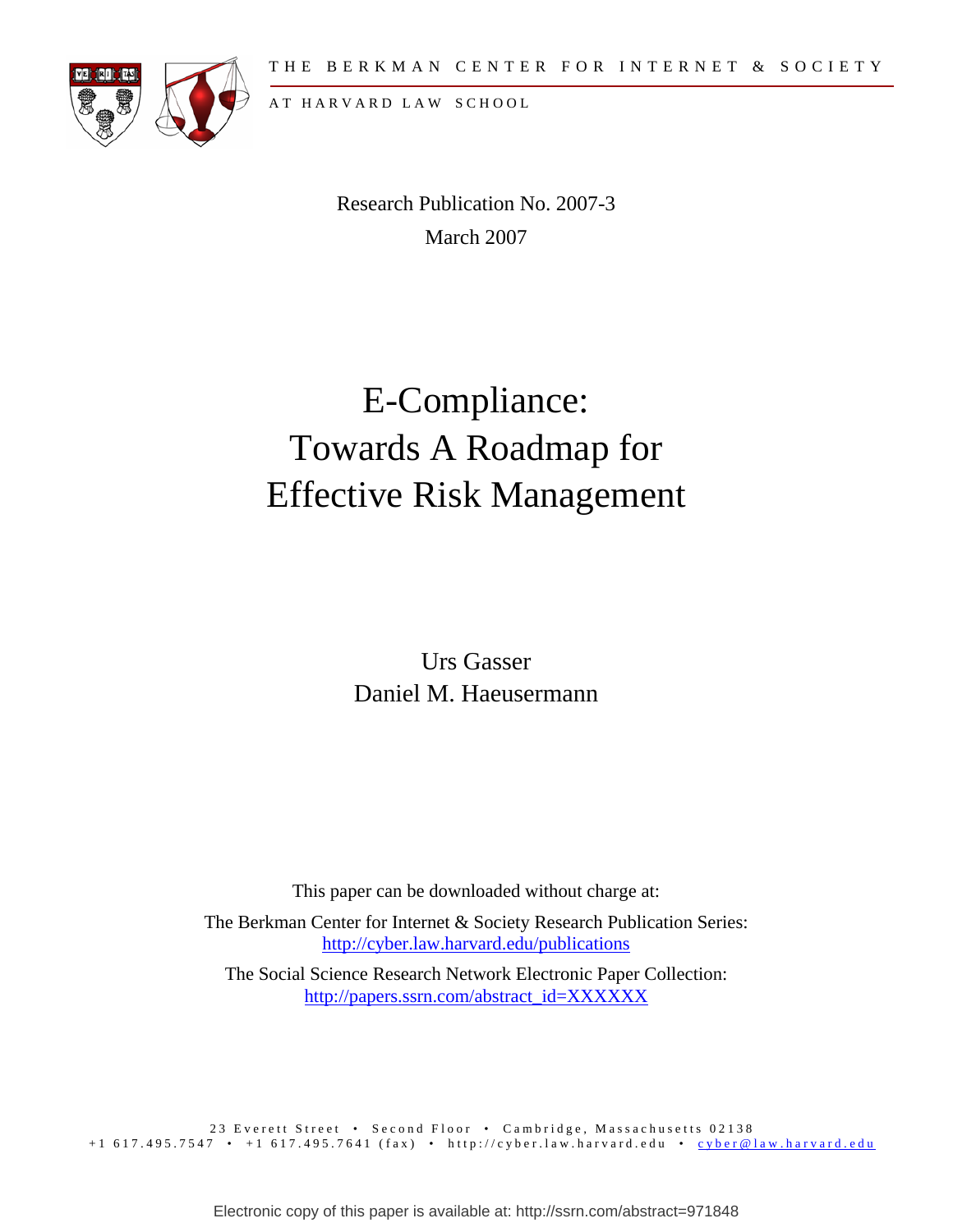# E-COMPLIANCE: TOWARDS A ROADMAP FOR EFFECTIVE RISK MANAGEMENT

#### Urs Gasser[\\*](#page-1-0) Daniel M. Haeusermann[\\*\\*](#page-1-1)

#### *Translated by James M. Thurman[\\*\\*\\*](#page-1-2)*

#### **ABSTRACT**

In the past decade, the legal system has done a remarkable job in absorbing the shockwaves of digital technology. As a result, the use of information and communication technologies in corporate settings in general and E-Business solutions in particular have become business as usual not only for dot-com managers, but increasingly also for inhouse lawyers and outside counsel.

The authors of this article, however, argue that the widespread use of digital communication technology on the part of business organizations leads at least in part (and most likely also latently) to new types of challenges when it comes to the management of risks at the intersection of law, technology, and the marketplace. In order to effectively manage these challenges and associated risks in diverse areas such as security, privacy, consumer protection, IP, and content governance, the authors call for an integrated and comprehensive compliance concept in response to the structural and substantive peculiarities of the digital environment in which corporations - both in and outside the dot-com industry - operate today.

The article starts with a brief overview of what we might describe as a shift from traditional compliance to e-Compliance. It then maps the central themes of E-Compliance and the characteristics of a comprehensive E-Compliance strategy. After discussing the key challenges of E-Compliance, the article outlines practical guidelines for the management of E-Compliance activities and ends with recommendations.

Keywords: Compliance, Risk Management, E-Commerce, Soft Law, Records Management, IT and Law, Web2.0

<span id="page-1-0"></span><sup>\*</sup> SJD (St. Gallen), LL.M. (Harv.), Attorney-at-Law, Associate Professor of Law, Director, Research Center for Information Law, University of St. Gallen, Faculty Fellow, Berkman Center for Internet & Society, Harvard Law School. E-mail: ugasser@cyber.law.harvard.edu.<br>
lic.iur., Research Assistant, Research Center for Information Law, University of St. Gallen, E-mail:

<span id="page-1-1"></span>

<span id="page-1-2"></span>Daniel.Haeusermann@unisg.ch. \*\*\* J.D., Esq. Research Assistant, Research Center for Information Law, University of St. Gallen, E-mail: James.Thurman@unisg.ch. An extended version of this article will be published in German in: ARTER, OLIVER/JÖRG, FLORIAN S. (Eds.): Internet-Recht und Electronic Commerce Law, 9. Tagungsband, Bern 2007.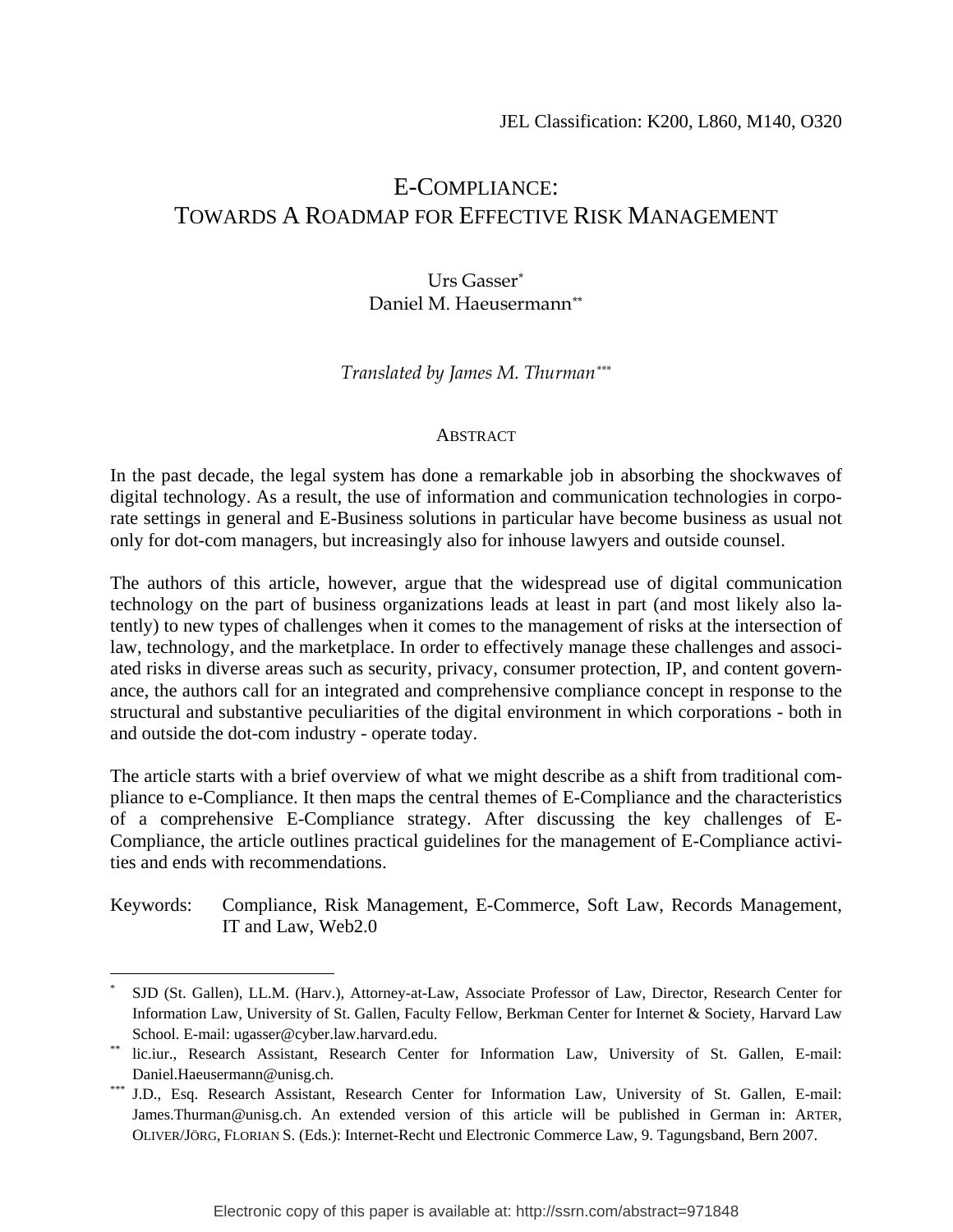# **E‐COMPLIANCE: TOWARDS A ROADMAP FOR EFFECTIVE RISK MANAGEMENT**

Urs Gasser Daniel M. Haeusermann

*Translated by James M. Thurman*

#### Table of Contents

- 1. Introduction
- 2. From Compliance to E‐Compliance
- 3. Central Themes of E‐Compliance
	- 3.1. Overview
	- 3.2. Compliance Risk Areas
	- 3.3. Three Not‐so‐fictitious Case Scenarios
- 4. Characteristics of E‐Compliance
	- 4.1. Overview
	- 4.2. Interconnection of Law and Technology
	- 4.3. Innovation and Dynamization of Law
	- 4.4. Internationalization of Legal Problems
	- 4.5. Growing Significance of Soft Law
- 5. The Challenge in E‐Compliance: Risk Management
- 6. Practical Guidelines for the Management of E‐Compliance Activities
	- 6.1. Master the Interplay of IT and Law
	- 6.2. Recognize Changes in Due Time
	- 6.3. Adopt a Global Perspective
	- 6.4. Strengthen Intraorganizational Cooperation
- 7. Conclusion

References

1

### 1. Introduction

As E‐Commerce has continued to grow, dealing with the corresponding legal issues has become business as usual, though there have been prominent exceptions.<sup>[1](#page-2-0)</sup> Indeed law appears to have absorbed the initial shockwaves of digital technologies, whether

<span id="page-2-0"></span><sup>1</sup> *E.g.*, *Metro-Goldwyn-Mayer Studios Inc., et al. v. Grokster, Ltd. et al.* 125 S.Ct. 2764 (2005); *Copiepresse c.*  Google Inc., Tribunal de première instance de Bruxelles, 13 February 2007, Nº. 06/10.928/C, available at http://www.copiepresse.be/copiepresse\_google.pdf; *Rolex v. Ricardo*, OLG Köln (Germany), 18 March 2005, N°. 6 U 12/01, available at http://www.justiz.nrw.de/ses/nrwesearch.php.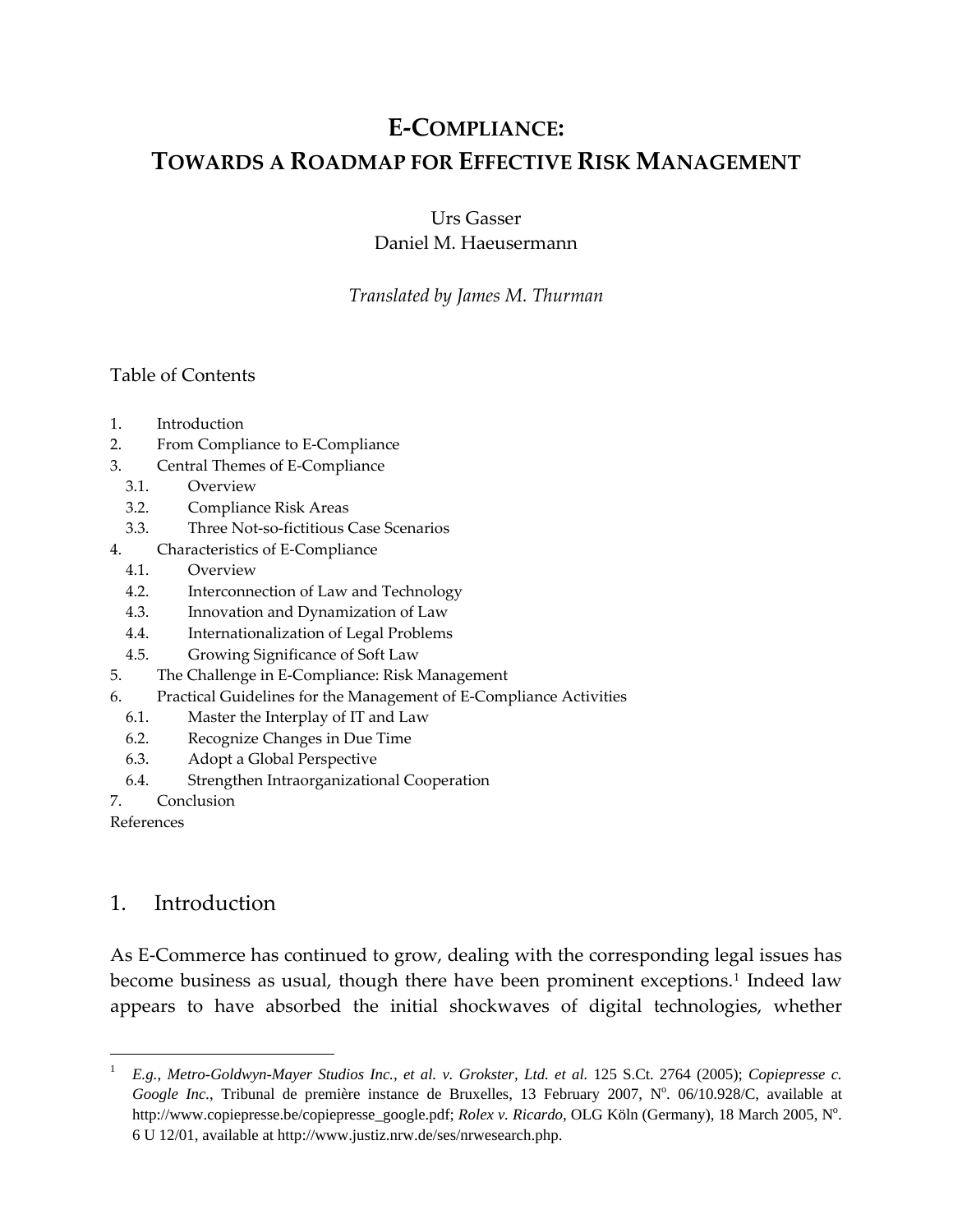through subsumption of new or not-so-new problems under old rules or through inno-vative efforts on the part of the legal system itself.<sup>[2](#page-3-0)</sup> Observed systemically, rapid innovation in information and communication technologies and the emergence of e‐Business models caught the legal system up in a remarkable process of adaptation. Certainly, the corresponding adjustment and feedback processes of the last ten years have not gone completely smoothly. Particularly, difficulties have emerged in those areas of corporate practice involving multiple aspects of compliance with the part newly created, part long‐standing but newly interpreted ground rules of information law.

Under the heading "E-Compliance,"<sup>[3](#page-3-1)</sup> this article examines the structural effects that the digitization of communication, or more precisely the use of digital communications me‐ dia on the part of organizations,<sup>[4](#page-3-2)</sup> has had for internal compliance. *E*-*Compliance* can thus be described as *the management of risks at the intersection of law, technology and the market that have emerged through and in reaction to the computerization and digital networking*.

# 2. From Compliance to E‐Compliance

Compliance—a concept that initially stemmed from the U.S. banking world—generally indicates the observance of norms on the part of an organization. In the opinion of many scholars, including the authors of this article, compliance entails not only the observance of legislation, industry standards, statutes, directives, etc., but also ethical behavior on the part of the organization, that is, *corporate citizenship*. [5](#page-3-3) Compliance also has a *manage‐ rial* dimension and in this sense represents the totality of all measures aimed at preventing the violation of rules on the part of the organization, its functional elements and its employees.<sup>[6](#page-3-4)</sup>

<span id="page-3-0"></span><sup>2</sup> For a discussion of the possible forms of reaction on the part of the law, *see* section 4.3 below.<sup>3</sup> In English speaking countries, the term "o compliance" is often used in connection with or a

<span id="page-3-1"></span>In English-speaking countries, the term "e-compliance" is often used in connection with or as a designation for software which is utilized in compliance (in the conventional sense): *see, e.g.*, ROSSI, SANDRA: Insurers sign mega-dollar e-compliance deal, IDG Data, 11 December 2003 (available via factiva.com). Additionally, ecompliance may designate legal conformity of websites: *see, e.g*, PR NEWSWIRE: e-Compliance Concerns to be Addressed at the Market Conduct Exchange, 9 October 2001 (available via factiva.com).<br>4 Including digital communication within an organization between organizations (Busin

<span id="page-3-2"></span>Including digital communication within an organization, between organizations (Business-to-Business) and between organizations and private individuals (Business-to-Consumer). 5

<span id="page-3-3"></span>*See* PAINE, 109 *et seq*.; LAUFER, 160 *et seq*. 6

<span id="page-3-4"></span>In this context, the OECD Principles of Corporate Governance speak of "internal programmes and procedures to promote compliance with applicable laws, regulations and standards." OECD Principles of Corporate Governance (2004), available at http://www.oecd.org/dataoecd/32/18/31557724.pdf, 63. Note that this notion is broader than the notion of "compliance and ethics program" used in Chapter 8 (§8B2.1.) of the 2005 Federal Sentencing Guidelines (available at http://www.ussc.gov/2005guid/8b2\_1.htm), which is defined as "a program designed to prevent and detect criminal conduct." (Application notes, section 1, *ibid*.)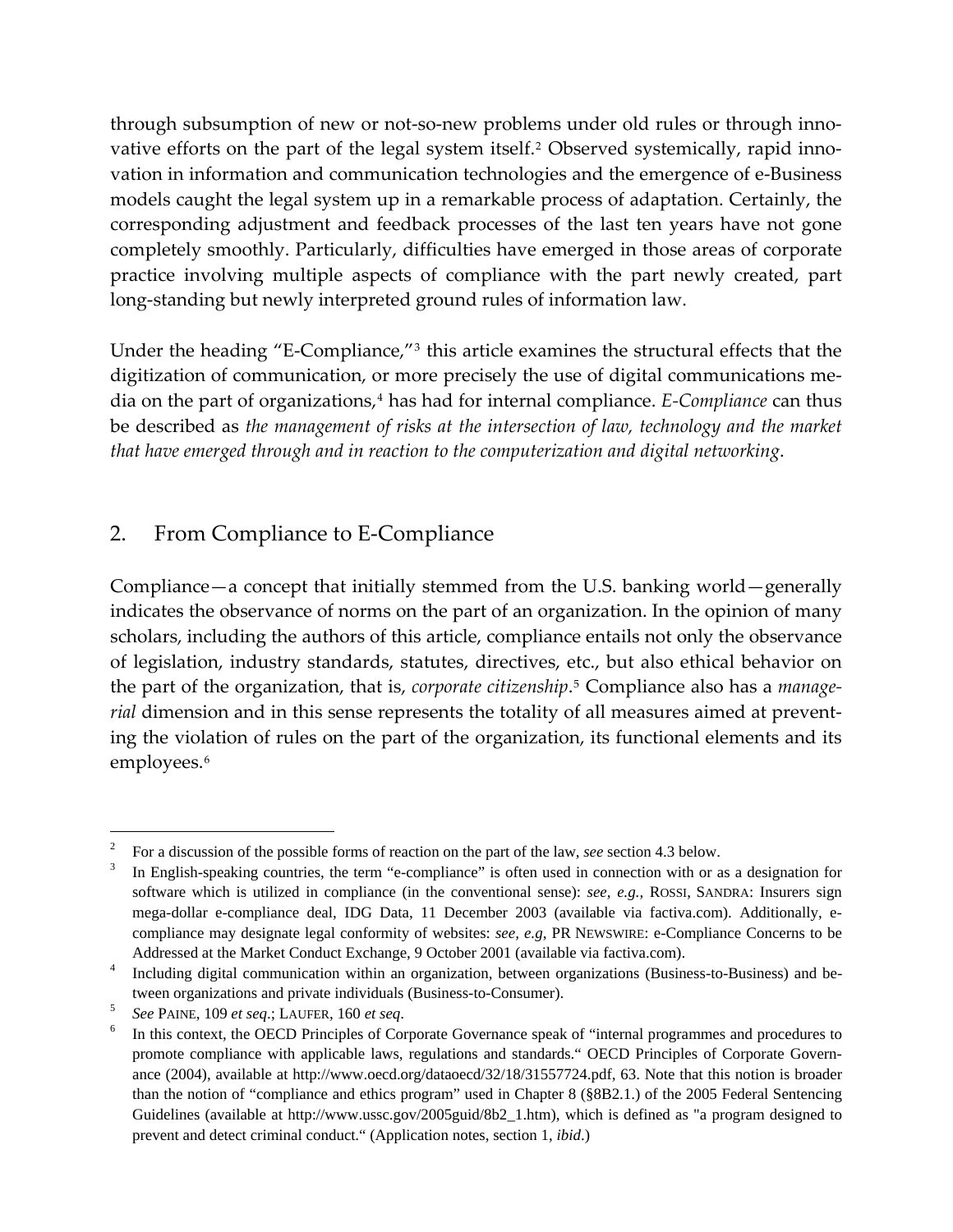*Thematically* the general understanding of compliance has changed in the last few years. Due to its origins in the banking sector, compliance has traditionally been focused on sector-specific areas of risk such as service and financial market surveillance, insider trading, money laundering and the like. With its extension to other industries—after all, customers and shareholders of every organization are interested in uncovering malfea‐ sance—compliance has evolved from a segmented approach focused on specific legal areas or fields of activity to a comprehensive concept which today also includes the ob‐ servance of anti-trust, anti-bribery, labor and environmental rules, to name just a few examples.<sup>[7](#page-4-0)</sup> In the course of the dot-com boom of the late 90s, a new compliance risk area was added under the heading "electronic communication" which carries with it the structure of what we here call "e‐Compliance."

# 3. Central Themes of E‐Compliance

### **3.1. Overview**

As stressed above, e‐Compliance concerns an organization's handling of the changes in the legal system that have resulted from digitization. These changes can (and must) be analyzed from the perspective of positive law applicable to digital subject matter, which is traditionally accomplished through the identification of risk areas or the creation of a new compliance risk area that might be termed "electronic communication." At the same time, the changes in the legal system referenced above point toward certain structures that overlay these risk areas and partially obscure them from view. These struc‐ tures have significant implications for the design of an internal (e‐)compliance program.

Against this background, Section 3.2 sketches the most important compliance risk areas e‐Compliance must deal with. Section 3.3 then formulates three case scenarios as links between the identified risk areas and the second part of this article, which systematically discusses the characteristics of e‐Compliance (Section 4 and 5) and, from these character‐ istics, ultimately attempts to arrive at a few practical guidelines for the management of e‐Compliance activities within a corporation (Section 6).

### **3.2. Compliance Risk Areas**

1

Practical experience clearly indicates that e‐Compliance is marked by *thematic diversity* and represents a pervasive task. In essence, five central areas of risk may be identified which usually lie within the purview of e-Compliance, albeit with different relevance for

<span id="page-4-0"></span><sup>7</sup> *See* OECD Principles of Corporate Governance (note 6), 63.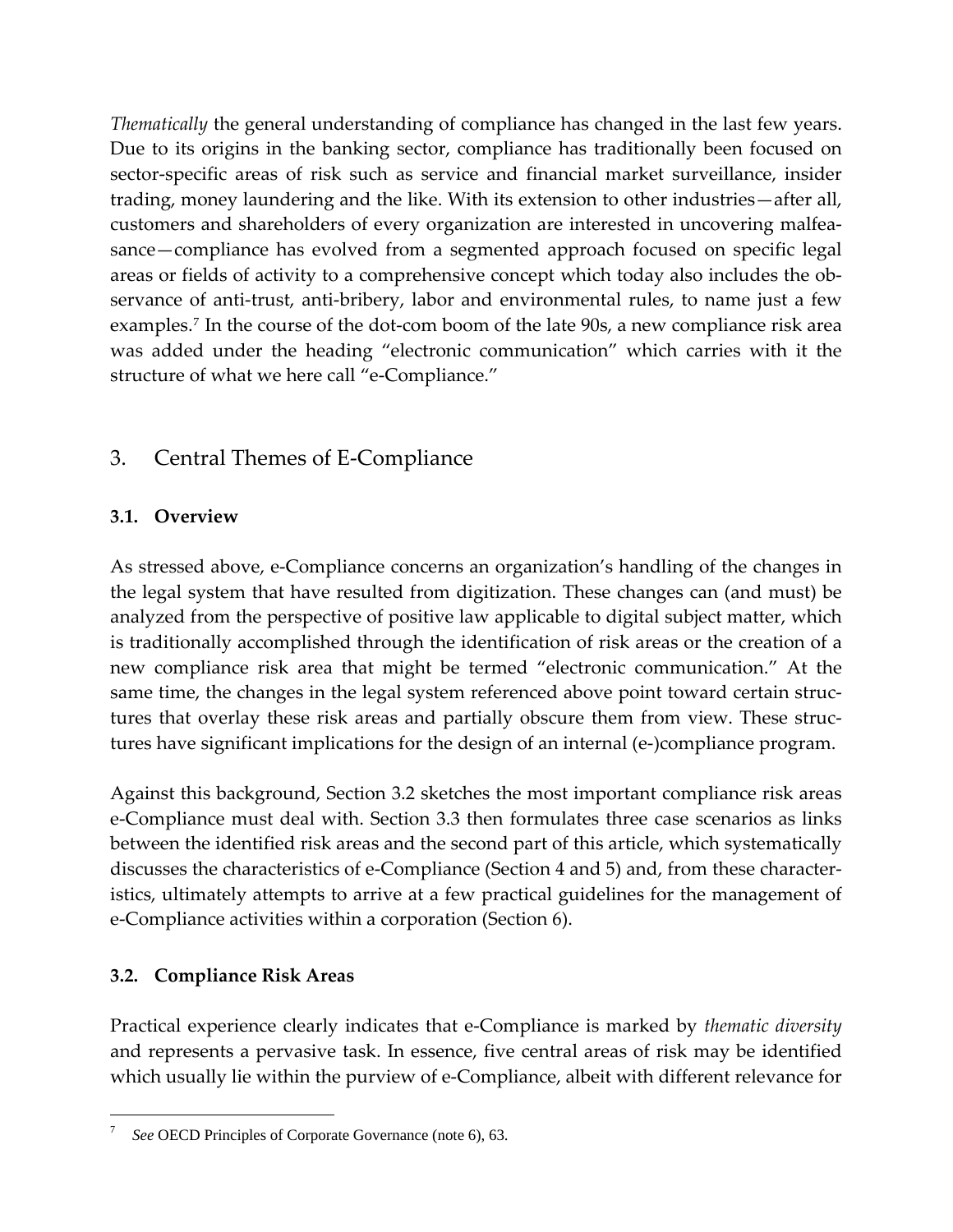each individual organization—depending on sector, size of the organization, business model, etc. The majority of the identified areas below are not only relevant for dot‐com businesses such as eBay, Google, or Microsoft but also for traditional companies since they also communicate via electronic channels both internally and externally.

- Security: The assurance of IT security is unquestionably at the core of e-Compliance. Security questions range from threats from viruses, worms, spyware and the like to hacking, or the theft of data or hardware such as laptops.<sup>[8](#page-5-0)</sup> In order to protect information and secure information systems, multi-faceted technical, administrative and personnel‐related measures are required and must be attuned to legal requirements as well as self‐regulatory initiatives, such as industry "codes of practice", etc.
- *Data Privacy*: Closely related to the field of security is the observance of data pri‐ vacy statutes in the processing of customer and employee data. Currently, many European mid to large‐sized organizations must face crucial data privacy and employment law-related issues which stem from the use of the internet in the workplace generally and of e-mail in particular. Thus, the question arises, for instance, as to what extent and under what circumstances management can enforce and monitor internal company policies—particularly the prohibition of private e‐ mail usage.<sup>[9](#page-5-1)</sup>

Issues surrounding the protection of customer data recently made headlines in the United States—for instance in the context of personalized online advertis‐ ing,<sup>[10](#page-5-2)</sup> the release of search terms to criminal enforcement authorities<sup>[11](#page-5-3)</sup> or to pri-vate parties,<sup>[12](#page-5-4)</sup> and also in the context of social networking sites.<sup>[13](#page-5-5)</sup>

<span id="page-5-5"></span><span id="page-5-0"></span><sup>8</sup> *See, e.g., BARR, STEPHEN, Sleepless Over Security Breaches, Washington Post, November 14, 2006, D04.* 

<span id="page-5-1"></span>More recently, instant messaging and blogging has gained media attention, *see, e.g.,* SHARMA, AMOL and VAS-CELLARO, JESSICA E., Those IMs Aren't As Private as You Think, The Wall Street Journal, 4 October 2006, D1, and KLEIN, JEFFREY S. and PAPPAS, NICHOLAS J., Employment Law; News; When Private Sectors Employer Fires Worker for Blogging, New York Law Journal, Vol. 237 (2007), 3.<br><sup>10</sup> Google's e-mail service, Gmail, for instance, displays advertisements to the user based on the content of their

<span id="page-5-2"></span>opened messages. News of this practice was met with severe objections from data privacy advocates (BBC News, 5 April 2004, http://news.bbc.co.uk/2/hi/business/3602745.stm and 13 April 2004, http://news.bbc.co.uk/1/hi/business/3621169.stm). These concerns quickly quieted, however, once Google explained the functionality of the service and made assurances that it respected the privacy of its users (*See* Com-

<span id="page-5-3"></span>muniqué from Google, 15 June 2004, http://mail.google.com/mail/help/more.html).<br><sup>11</sup> The most prominent case to date is *Gonzales v. Google*, in which the U.S. Department of Justice demanded from Google the production of a million URLs from their search index as well as numerous search terms which had been entered by users within a week. Ultimately, Google was forced to release 50,000 URLs, but not the search terms. *Gonzales v. Google Inc.*, 234 F.R.D. 674 (N.D.Cal., Mar 17, 2006) (No. CV06-8006MISCJW), available

<span id="page-5-4"></span>at http://www.google.com/press/images/ruling\_20060317.pdf.<br><sup>12</sup> In August 2006, AOL published 19 million search queries for research purposes. In some instances, this information allowed the identification of individual users (BBC News, 8 August 2006,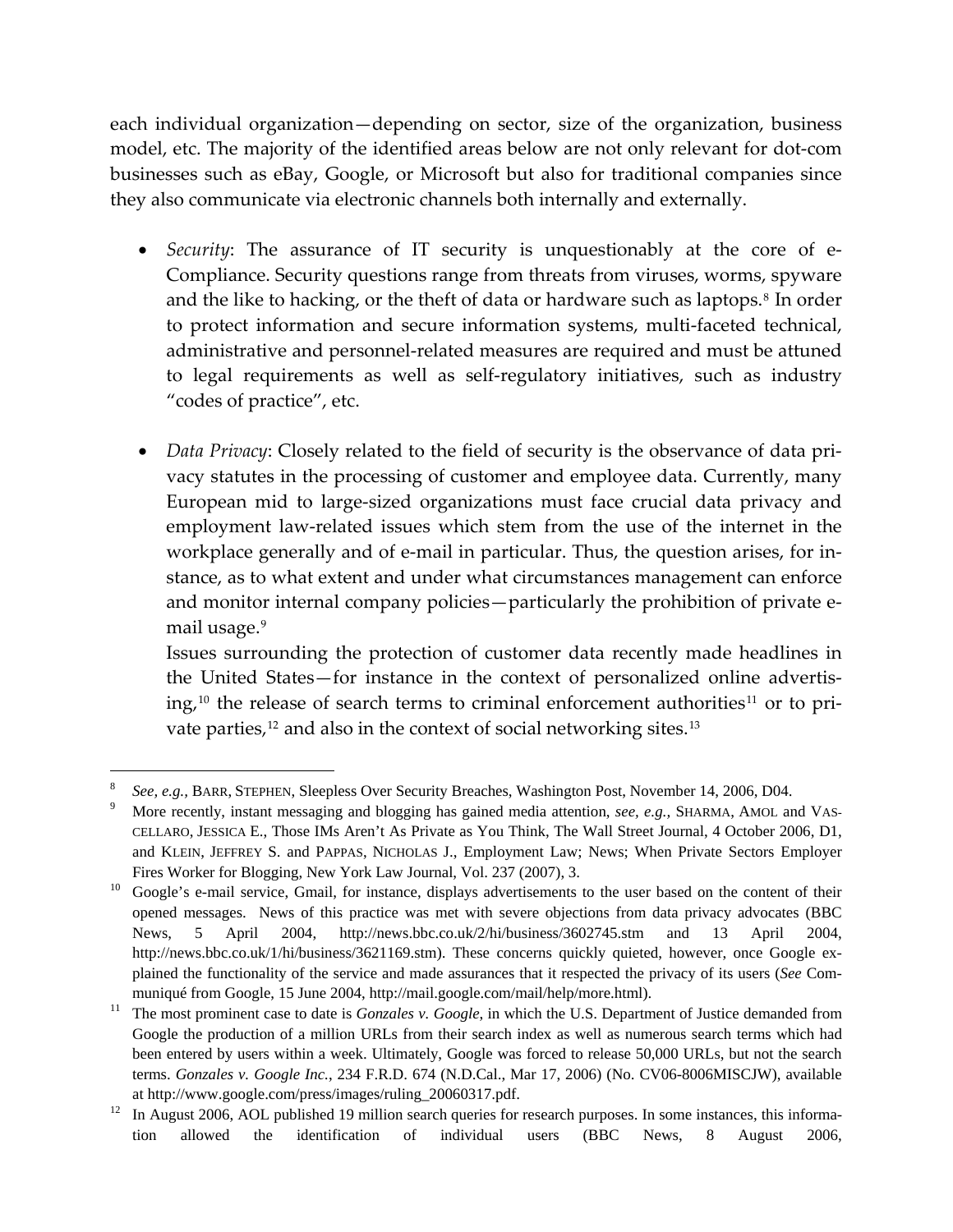- *Consumer Protection:* Similar to privacy concerns, consumer protection represents yet another important subject for e‐Compliance. Consumer protection law obvi‐ ously plays a significant role in e‐Commerce, for instance with regard to the vi‐ ability of choice of law and forum selection clauses, or the formation, perform‐ ance and termination of consumer contracts. Achieving compliance in crossborder dealings becomes particularly difficult in light of the prevailing heteroge‐ neous body of consumer protection law.
- *Intellectual Property, especially Copyright Law*: For online businesses, the compli‐ ance field has traditionally been associated with intellectual property law and copyright law, in particular.<sup>[14](#page-6-0)</sup> In accordance with the general trend toward a "participatory culture,"[15](#page-6-1) models for online business are increasingly designed on the participation of users (Web 2.0). As a consequence, the risks of copyright in‐ fringement for online-intermediaries increase considerably,<sup>[16](#page-6-2)</sup> and specifically for violations perpetrated by their own customers. This trend may be observed on both sides of the Atlantic.<sup>[17](#page-6-3)</sup> Legal issues become particularly complex and even go beyond e-Compliance issues where large-scale digitization projects<sup>[18](#page-6-4)</sup> and ag-gregation services<sup>[19](#page-6-5)</sup> are concerned.

http://news.bbc.co.uk/1/hi/technology/5255732.stm). As a consequence, AOL's Chief Technology Officer had to

resign (BBC News, 21 August 2006, http://news.bbc.co.uk/1/hi/business/5272974.stm).<br><sup>13</sup> Services such as MySpace find themselves confronted with the problem that minor-aged users may put themselves at risk through the publication of personal information—in particular since such information may and has

<span id="page-6-0"></span>attracted pedophiles (BBC News, 11 April 2006, http://news.bbc.co.uk/1/hi/technology/4898526.stm).<br><sup>14</sup> Generally, IP holdings (incl. patents) are an increasingly important domain of compliance, especially for multinational corporations. *see, e.g.,* MERKEL, KELLY, How To Stump A Corporate Lawyer: Means Of Effective Legal

<span id="page-6-2"></span>

<span id="page-6-1"></span>Risk Management For IP Counsel, Journal of Legal Technology Risk Management 1 (2006), 1-7.<br><sup>15</sup> See generally GASSER/ERNST.<br><sup>16</sup> The prime example is YouTube, where users may upload and publish short video clips. Anyone wh her copyright infringed through a video on the service may (based on Section 512(c)(3) Digital Millennium Copyright Act, 17 U.S.C. § 512 (1998)) demand that YouTube delete the material (*see*

http://www.youtube.com/t/dmca\_policy).<br><sup>17</sup> See the examples in n. 18 & 19, below.

<span id="page-6-4"></span><span id="page-6-3"></span><sup>&</sup>lt;sup>18</sup> An example is Google Book Search (http://books.google.com): Google is currently digitizing 18 million books with the cooperation of five renowned U.S. university libraries. Works that are no longer copyright protected are available in full text while copyrighted books are searchable in full text but only short snippets surrounding the search term are displayed. Despite the fact that Google provides rightsholders with the opportunity to have their works removed from the database, the Authors' Guild and several large publishing houses have brought a lawsuit

<span id="page-6-5"></span>against Google. See LESSIG, Public Domain, 68 et seq.; see also generally PROSKINE; LUNDEEN.<br><sup>19</sup> For example, in the Belgian decisions relating to the *Copiepresse* case mentioned in n. 1 above: According to the court's latest decision from Feb. 13, 2006, the caching of articles and pictures from the online editions of Belgian newspapers as well as their publication as textual excerpts through the Google News service infringed the copyrights of the relevant media companies.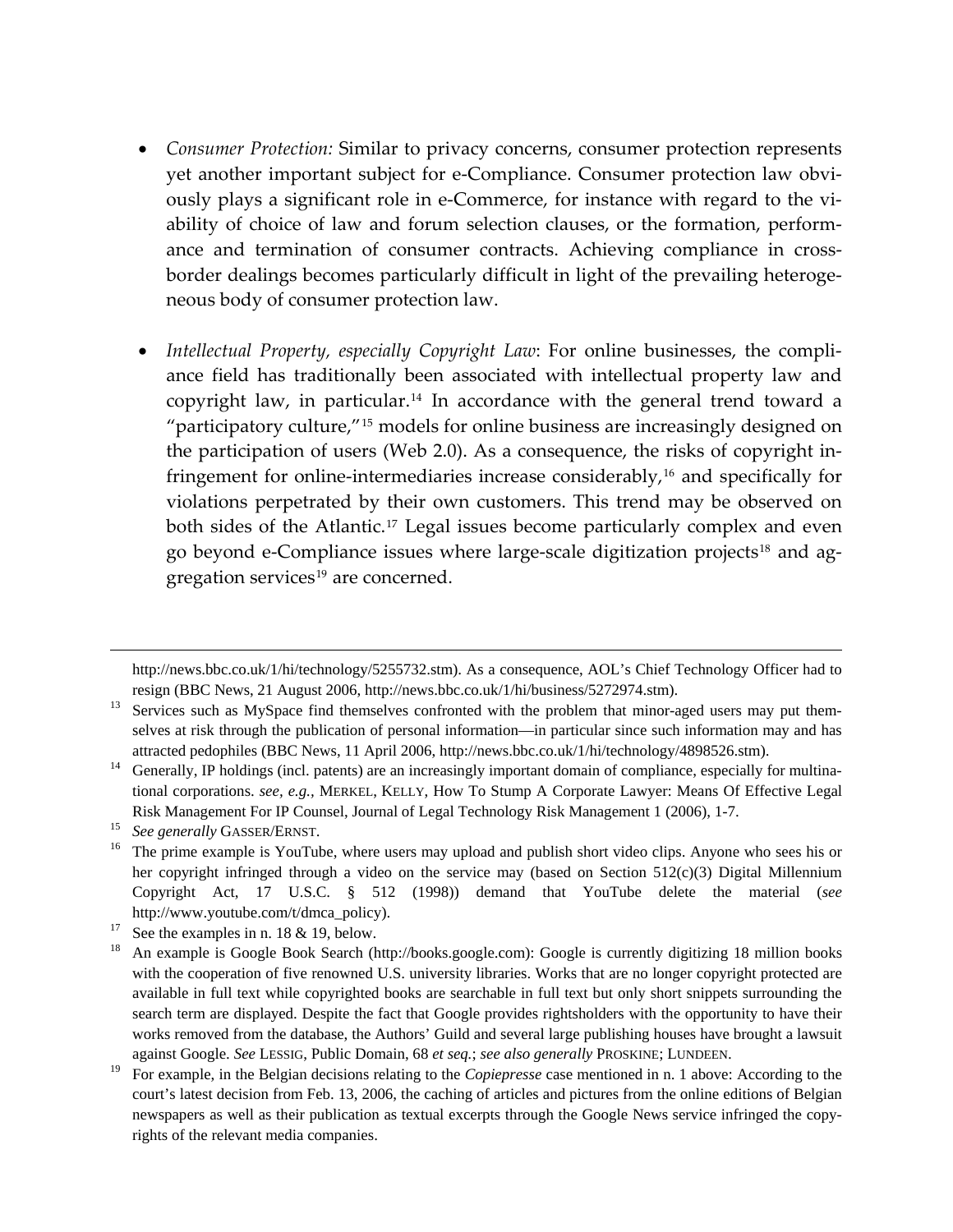• *"Content Governance"*: The compliance departments of internet providers in par‐ ticular face the challenge of complying with a plethora of national regulations that govern the online content which they themselves produce or host on behalf of their users and which is delivered worldwide. For instance, civil and criminal liability for third party content is largely unclear in Switzerland. Whereas certain categories of internet providers were initially shielded from liability in the U.S. and in Europe, the pendulum now appears to be swinging back in the other di‐ rection.[20](#page-7-0) Ethical norms have also come to play an increasingly important role in this field, as demonstrated by the recent case of U.S. internet businesses which have begun offering services on the Chinese market.<sup>[21](#page-7-1)</sup>

### **3.3. Three Not‐so‐fictitious Case Scenarios**

The risk areas for E‐Compliance identified in the previous section are merely formal categories. The following three examples which the authors take from their consulting experiences—with minor changes—may illustrate the managerial challenges associated with e-compliance. They demonstrate that real-life cases always combine several aspects of e‐Compliance. Moreover, the examples will preface the exposition of common fea‐ tures of e‐Compliance in the next Section.

(a) Doyouwatch.indie.channels.cc

A group of business administration and computer science students plans to form a company which will administer a website at "www.doyouwatch.indie.channels.cc." On this site, users will be able to upload and view video clips for free. They would like to cover the costs of maintaining the website and server space through advertising. In the event that the English language version should prove successful, the group plans to ex‐ pand the service to include foreign language films.

A venture capitalist is ready to finance the project but first wants to have a detailed compliance plan which addresses the following questions among others: To what extent will the company be liable for copyright infringements on the part of users, for example, when they upload commercial music videos? What legal duties does the company have to eliminate the publication of illegal content—such as child pornography—and do these duties differ according to where the service is offered? Can the company be sued when a user uploads videos that impinge upon the privacy of another person? How does the company intend to react in the event that the videos of terrorist organizations appear on the website? How can the costs of ascertaining the authors of such content be

<span id="page-7-1"></span><span id="page-7-0"></span><sup>&</sup>lt;sup>20</sup> See Section 4.3 below.<br><sup>21</sup> See latter part of Section 4.4. *See also* GASSER, Search Engines, 146.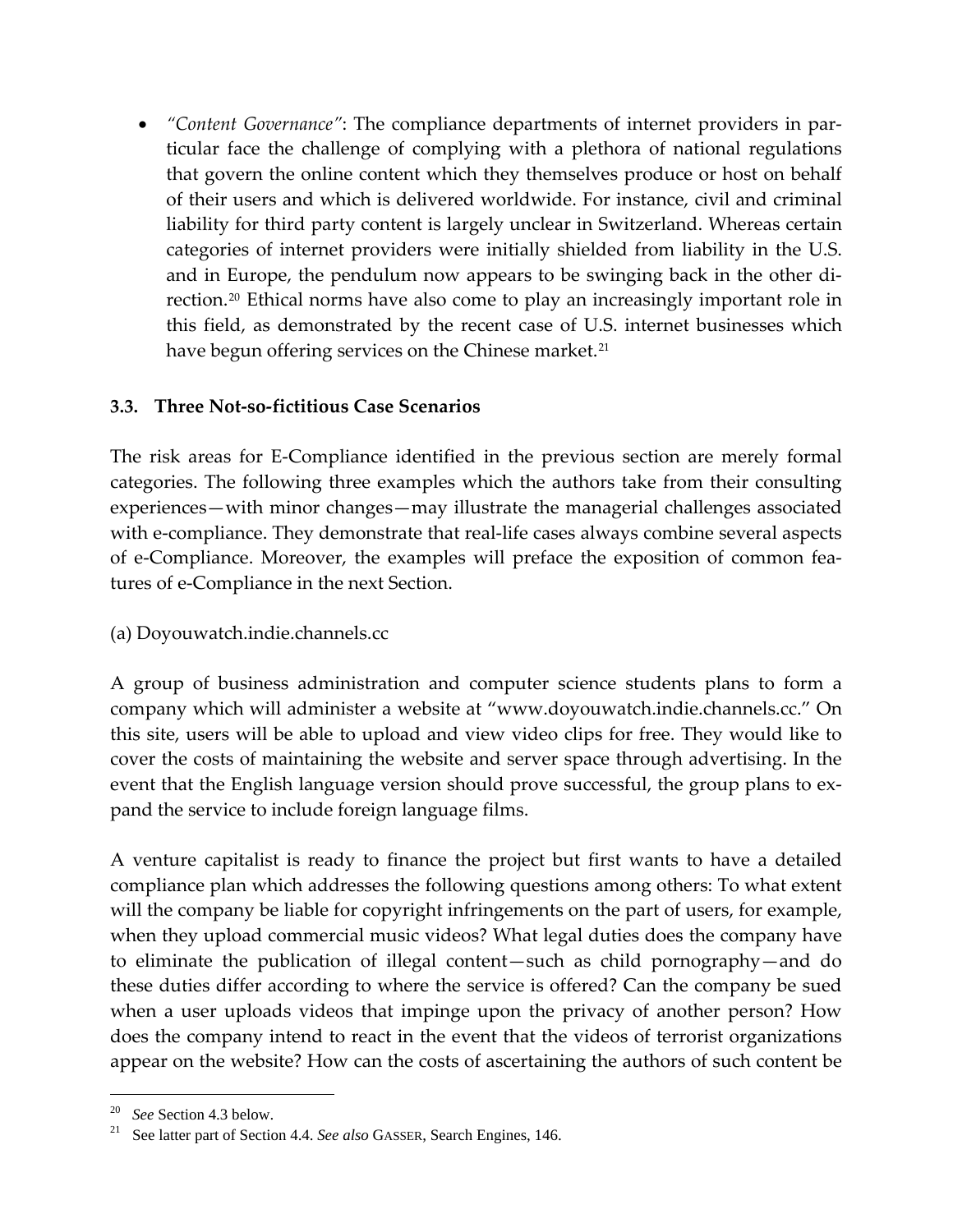held in check? How can the Terms of Service and Privacy Policy of the service be made compliant with relevant consumer protection law?

#### (b) Brilliant Chemicals

Swiss multinational, Brilliant Chemicals Group, would like to harmonize and simplify its "Corporate Records & Information Management" program in order to structure its business operations more efficiently and to cut costs. Business records are not to be pre‐ served for a longer period than is required by law and should be kept exclusively in electronic form. Management is also considering outsourcing the document management infrastructure to an IT provider operating in a low-income country.

In the ensuing internal consultations, the Legal & Compliance Department draws attention to the following: (1) The preservation of data in a single location is out of the ques‐ tion since many countries require that certain documents, particularly tax-related ones, be maintained domestically. (2) Each country in which Brilliant Chemicals operates has different statutory provisions concerning the scope of commercial preservation duties and the required level of information security. Additionally, regulations relating to the development and manufacturing of chemicals come into play, which often include dec‐ ade‐long preservation duties for related documents. (3) The legal status for the admis‐ sion and probative value of electronically scanned documents as evidence is unsettled in many countries, and the risk of litigation is considerable if the company is no longer able to produce originals. (4) The desired enterprise content management system has to be able to bring a halt to the regular deletion of data whenever a litigation hold becomes necessary. Numerous information has to be quickly located and in complete form within the context of discovery proceedings. (5) Significant concerns regarding the adequate level of data protection in the low-income country call the viability of an outsourcing approach to records management into question. Further, it is unclear to what extent trade secrets would find protection under the laws of the respective country—both in terms of law on the books and law in action.

### (c) Heidi Bank

Heidi Bank is an internationally‐operating Swiss private bank for sophisticated private and institutional clients. Its core competences are Private and Investment Banking. Heidi Bank has subsidiaries in several EU member states as well as in the U.S. Currently, each legal entity has its own e-mail retention policy. The U.S. subsidiary, for instance, allows its employees to respond to clientʹs requests via e‐mail, monitors the e‐mail traffic of its employees systematically, and retains all e-mails for ten years on magnetic tapes. In contrast, the Swiss parent company bans e‐mail exchanges with clients entirely, leaves it to the discretion of its employees to archive important e‐mail messages, and deletes all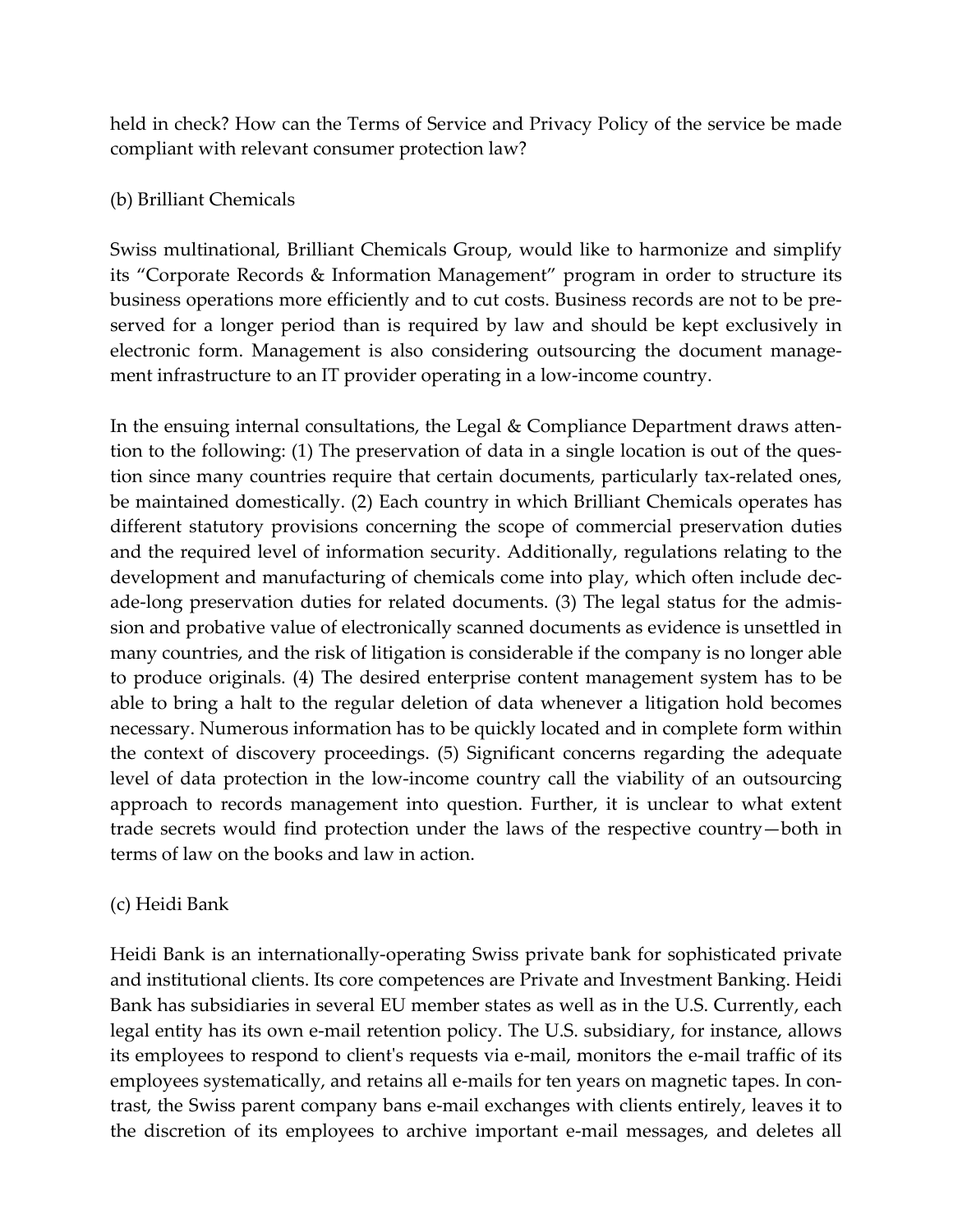other messages after 60 days. Heidi Bankʹs owner, Dr. Nötzli, is not pleased with the different ways in which e-mail is treated in different offices and asks the legal and compliance department to draft a global e‐mail retention policy for Heidi Bank.

In an interim report e-mailed to Dr. Nötzli, the bank's General Counsel flags the following problems: The bank's U.S. back-up system does not allow for complete and consistent e-mail retention due to technical and organizational flaws. The anticipated costs to produce e-mails in the context of an e-discovery could easily reach into the six figures.<sup>[22](#page-9-0)</sup> Not all of the Swiss company's employees have sufficient background in Swiss corporate law to enable them to make accurate decisions with regard to which e-mails are legally required to be preserved and which are not. In addition, the General Counsel points out the multi-faceted data protection issues that arise in the context of e-mail exchanges among the different companies located across Europe, especially regarding practices such as e‐mail forwarding and the sending of blind copies (BCC:).

A whistleblower within Heidi Bank forwards the General Counselʹs interim report to the Securities and Exchange Commission (SEC), which considers sanctions against Heidi Bank for not having an adequate e‐mail retention policy in place.

# 4. Characteristics of E‐Compliance

### **4.1. Overview**

1

Against the background of the risk areas and examples outlined in Section 3, what are the most important *characteristics* of e‐Compliance that distinguish it at least in part from traditional compliance?

In our view, the four characteristics are:

- 1. Law and digital technology are inseparably interconnected.
- 2. E‐Compliance has to cope with and manage legal risks arising from the legal un‐ certainty created by the quicksilver environment of present and future IT law.
- 3. Digitization and the expansion of the internet have led to a more pronounced "in‐ ternationalization" of both old and new legal issues.

<span id="page-9-0"></span><sup>22</sup> *Zubulake v. UBS Warburg LLC, et al.*, No. 02 Civ. 1243 (S.D.N.Y.). In this case, the presiding judge determined that even "inaccessible data", that is, data, which is no longer actively online but rather resides on back-up tapes, falls within the scope of discovery. Here, the defendant was obliged to cover the lion's share of the costs (ca. USD 450,000).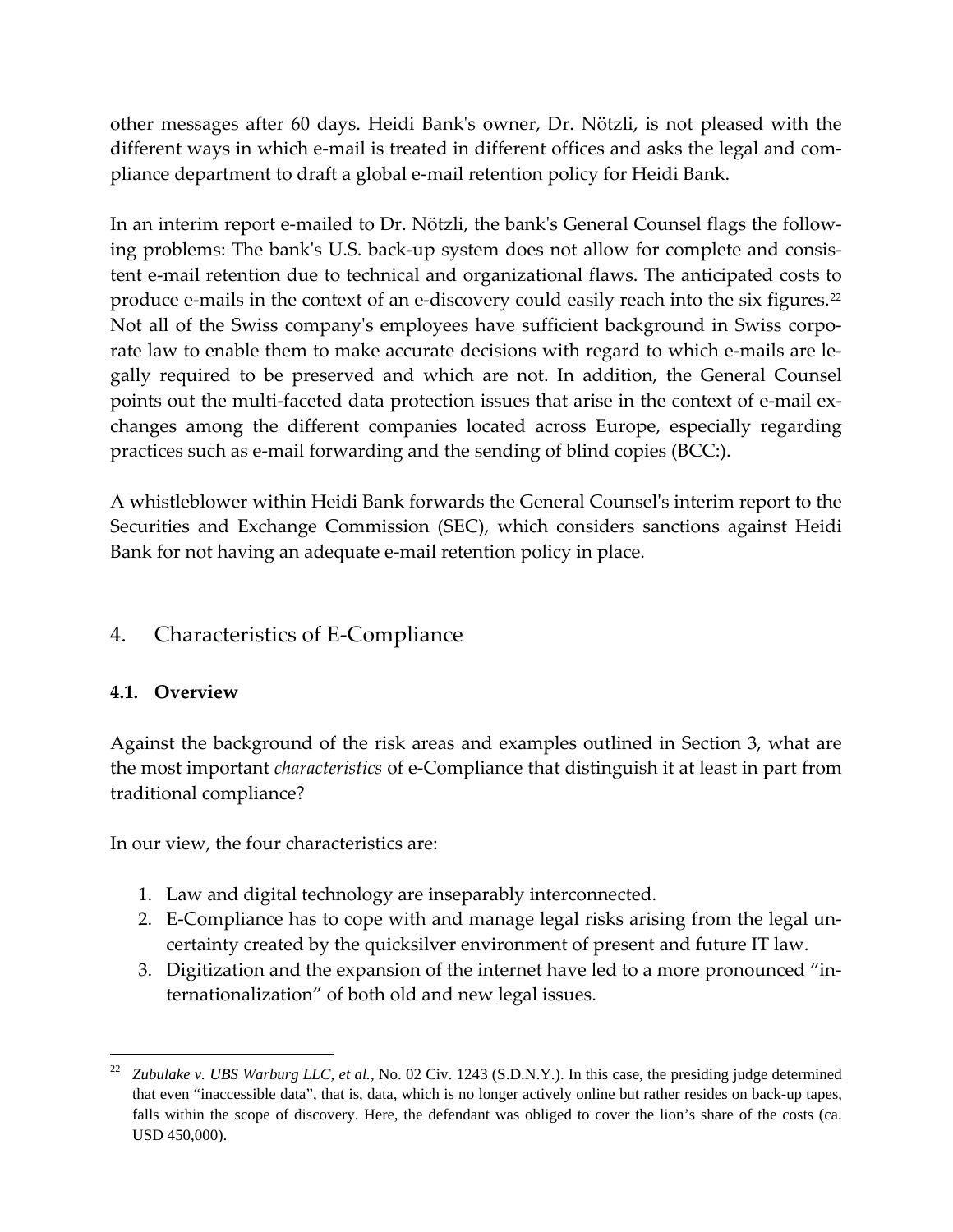4. The dynamics of digitization and the associated legal uncertainty has increased the relevance of soft law.

We will now examine each of these characteristics in greater detail.

#### **4.2. Interconnection of Law and Technology**

Information and communication technology and law are closely interconnected in business practice.

First of all, the use of information and communication technology may be regarded as an *important compliance risk area* that touches on many different fields.<sup>[23](#page-10-0)</sup> Thus, the problems and issues of e‐Compliance stem specifically from the increasingly pervasive use of IT on part of business organizations. The concerns of the legal department of Heidi Bank surrounding the use and retention of e-mail reflect this development as do those of the venture capitalist considering the project doyouwatch.indie.channels.cc. Notably, this project has only become possible due to the technological developments of recent years—namely the deployment of broadband connections.

Information technology, however, also offers new approaches for the fulfillment of legal duties that are (initially) technology‐independent. In this sense, IT also represents an *instrument* of e-Compliance, and software that supports and in part automates compli-ance tasks plays an important role in large and internationally operative organizations.<sup>[24](#page-10-1)</sup> Particularly companies with extensive U.S. relations—as with Brilliant Chemicals in our example—are interested in software products which permit centralized and workflowbased information and records management and can, for example, suspend the automatic deletion of data in the event that a litigation hold becomes necessary.

Going beyond these highly complex, but structurally conventional software products, legal norms in certain areas are increasingly fashioned and expressed in accordance with formal logic to allow their ready implementation in software applications.<sup>[25](#page-10-2)</sup> Such applications are available, for example, in the area of anti‐money‐laundering efforts or are currently being developed for the enforcement of copyrights.<sup>[26](#page-10-3)</sup> LAWRENCE LESSIG'S famous phrase with reference to the architecture of cyberspace, "code is law", $27$  must

<span id="page-10-1"></span><span id="page-10-0"></span><sup>&</sup>lt;sup>23</sup> *See* Section 3.1 above.<br><sup>24</sup> *See, e.g.*, AGUILAR KLEIN, MELISSA, Building Compliance Efforts With IT Roadmaps, Compliance Week, June

<span id="page-10-3"></span>

<span id="page-10-2"></span><sup>20, 2006.&</sup>lt;br><sup>25</sup> *See generally* GIBLIN ET AL.<br><sup>26</sup> *See DELANEY*, KEVIN J., Copyright Tool Will Scan Web For Violations, The Wall Street Journal Online, December 18, 2006, available at http://tinyurl.com/sjmp61.<br><sup>27</sup> LESSIG, Code, 6.

<span id="page-10-4"></span>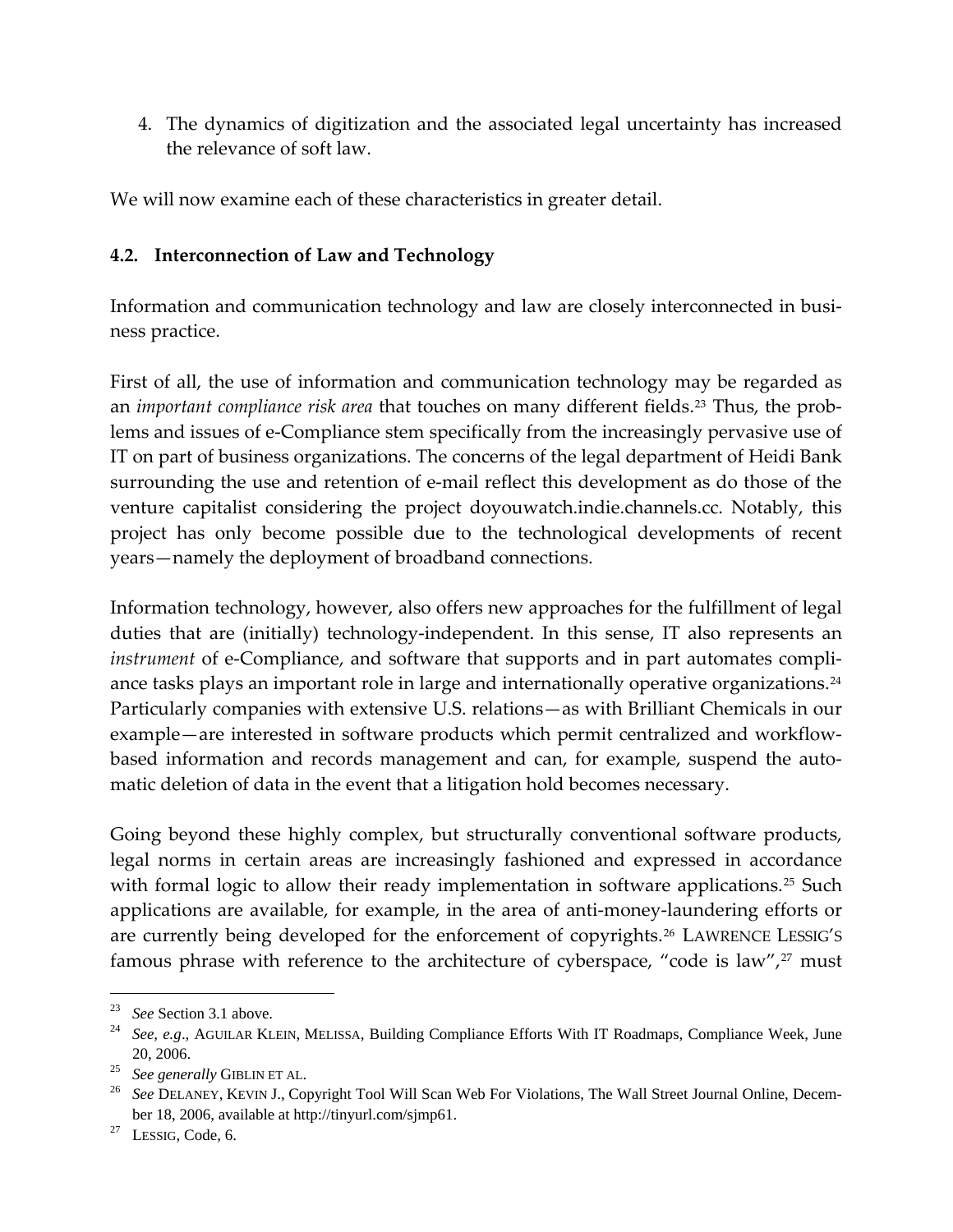therefore be extended to include components of the *automated enforcement* of law through code.<sup>[28](#page-11-0)</sup> These developments, however, are still in their beginnings and the reliability of such systems in individual cases remains to be seen.

E‐Compliance is thus nearly as much a *technical* challenge as a legal one and will be even more so in the future.

#### **4.3. Innovation and Dynamization of Law**

The interconnection of IT and law outlined in the last section is also reflected on a systemic level. This fact becomes particularly apparent whenever a product or service that has been enabled by technological innovation is introduced on the market. Typically, technical innovations of interest to our subject go through a series of phases,<sup>[29](#page-11-1)</sup> during which conflicts emerge due to the new technology's disruptive effects.<sup>[30](#page-11-2)</sup> These conflicts play themselves out in the legal arena (courts, legislation) in addition to other fora. In this regard, three forms of reaction to disruptive innovation on the part of the law may be identified<sup>[31](#page-11-3)</sup>: First the subsumtion of new phenomena under existing legal rules; second, the creation of new law (be it case‐law or statutes); third, a latent disturbance of the existing structure of the law which often results in a need for legal reform in the longrun. All of these reactions contribute to the *dynamization of the law*.[32](#page-11-4) The precise outcome of these forms of reaction can even be difficult for experts to predict—similar to the im‐ pact of disruptive innovation. In this manner, considerable legal uncertainty can emerge for business organizations. One famous example is the U.S. Supreme Court's *Grokster* decision of 2005,<sup>[33](#page-11-5)</sup> which has unforeseeable consequences for a novel company such as doyouwatch.indie.channels.cc. Brilliant Chemicals' concerns regarding the probative value of electronic scans also testify to such legal uncertainty.

<span id="page-11-0"></span><sup>&</sup>lt;sup>28</sup> For additional discussion on these issues, *see generally* GRIMMELMANN.<br><sup>29</sup> A foundational piece with regard to the subject of ICT is SPAR, who distinguishes four phases: Innovation,

<span id="page-11-2"></span><span id="page-11-1"></span>Commercialization, Creative Anarchy and Regulation ("rules"). 30 On the theory of "disruptive technology", *see generally* CHRISTENSEN. Some "disruptive technologies"—and above all digital information technology in contrast to analogue—often lead to shifts in business models but in a few cases also to shifts in the legal order, where, for instance, they render existing legal institutions obsolete. That these shifts bring about legal innovation is probable but by no means automatic since it requires action on the part of actors within the justice system (courts, legislature, academia).<br>
<sup>31</sup> GASSER, E-Commerce, 387-391.<br>
<sup>32</sup> Illustrative is the emerging regulation of search engines. *See* GASSER, Search Engines, esp. 131-143.<br>
<sup>32</sup> *Me* 

<span id="page-11-3"></span>

<span id="page-11-4"></span>

<span id="page-11-5"></span>entire prior history, it was generally expected that the Supreme Court would further refine the *Sony-Betamax* doctrine regarding so-called "dual-use technologies" for digital networks. However, the court left precisely this question open and instead introduced a new doctrine into the realm of copyright which was derived from patent law. The result has created uncertainty for technology entrepreneurs. *See generally* GASSER/PALFREY.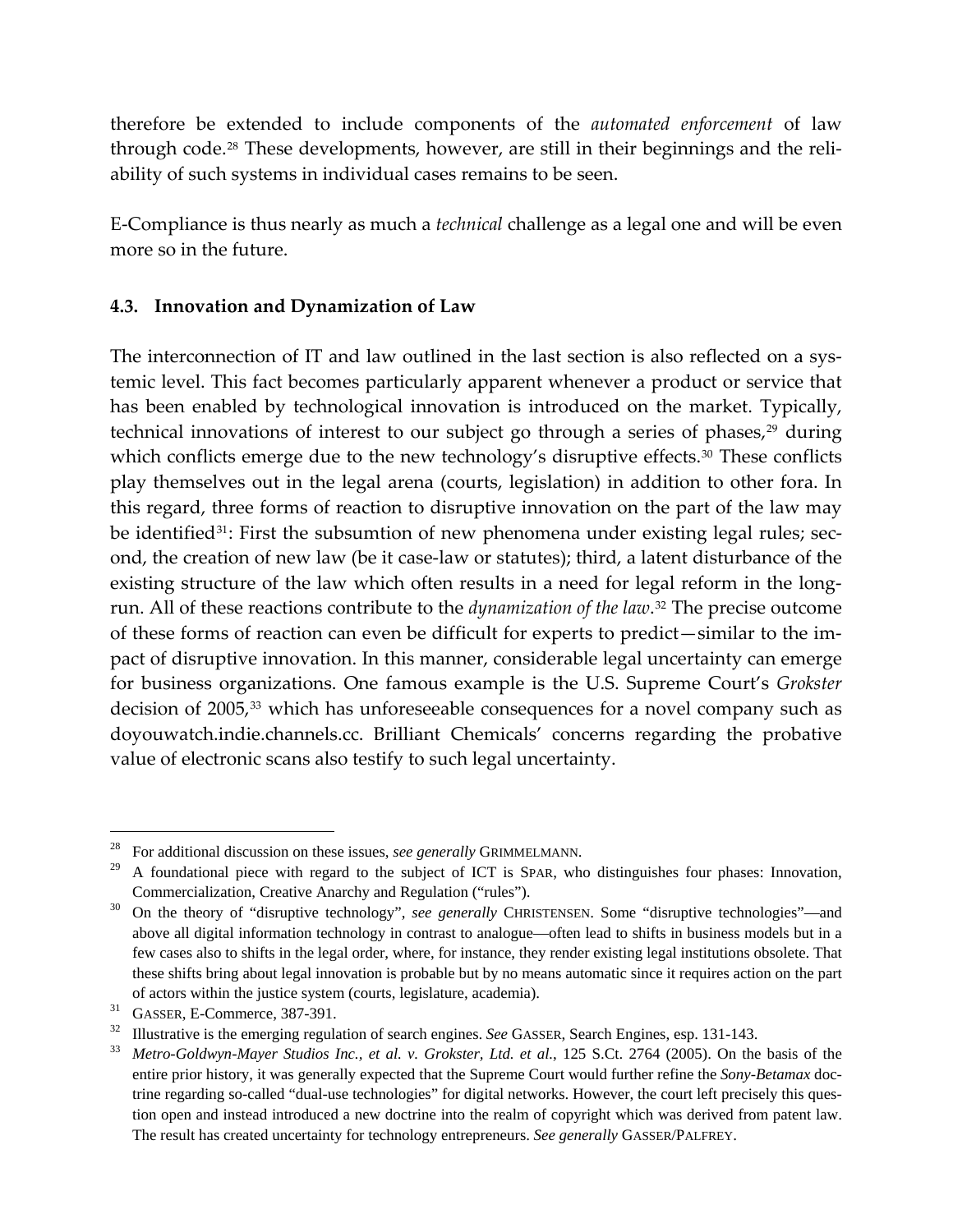Even in areas where the legislature has reacted relatively quickly to digitization and the expansion of the internet, a sense of legal uncertainty can nonetheless prevail—not only with regard to the application of new rules but also with regard to *future legal develop‐ ments*. These may even run contrary to developments of the past. As mentioned above, laws were enacted only a couple of years ago that excluded online intermediaries from liability for the content of third parties in an effort to promote e-Commerce.<sup>[34](#page-12-0)</sup> Since that time, however, a worldwide counter-trend has taken shape in which online intermediaries *are* held responsible for ensuring that their users comply with the law.<sup>[35](#page-12-1)</sup> Thus, in order for online intermediaries to ensure their own compliance with the law, they increasingly need to ensure that their users are compliant with the law. The questions formulated in the example of doyouwatch.indie.channels.cc are thus very topical, and the start-up would be well advised to incorporate measures for the early recognition of future legal developments into its compliance plans.

To sum up, e‐Compliance has to cope with and manage legal risks arising from the legal uncertainty created by the quicksilver environment of present and future IT law.

#### **4.4. Internationalization of Legal Problems**

Digitization and particularly the expansion of the internet superimposed a significant international dimension onto both old and new legal problems. The global reach of network computing almost completely detaches business contacts (such as B2B or B2C transactions) from the location of the physical (sales or service) infrastructure of a com‐ pany. In sharp contrast to this, companies who engage in online business are linked to those foreign jurisdictions in which their business partners reside. As a consequence, the likelihood of being subject to a foreign jurisdiction with unfamiliar laws has drastically increased for these companies. Conflict of law issues in e‐Business are only the tip of the iceberg. A much more challenging task is to achieve compliance with differing legal rules in a corporate environment whose IT infrastructure is gradually being centralized, and whose management aims to create uniform rules for information management (e.g. document retention policy) and electronic communication (e.g. e‐mail policy).

From an IT perspective, the challenge of achieving compliance is further complicated wherever the regulatory models, approaches, and statutory frameworks not only diverge but are contradictory. A current example, which is of particular significance for the financial services industry today, concerns the procurement of electronic evidence in

<span id="page-12-0"></span><sup>34</sup> *See* PALFREY/ROGOYSKI, 20. Examples are Section 230 of the U.S. Communications Decency Act (47 U.S.C. § 230 (2003)) and Section 512 of the Digital Millennium Copyright Act (17 U.S.C. § 512 (1998)) as well as the limitation on liability for intermediaries in Art. 12-15 of the E-Commerce-Directive (2000/31/EG, 8 June 2000). 35 PALFREY/ROGOYSKI, 20 *et seq.*

<span id="page-12-1"></span>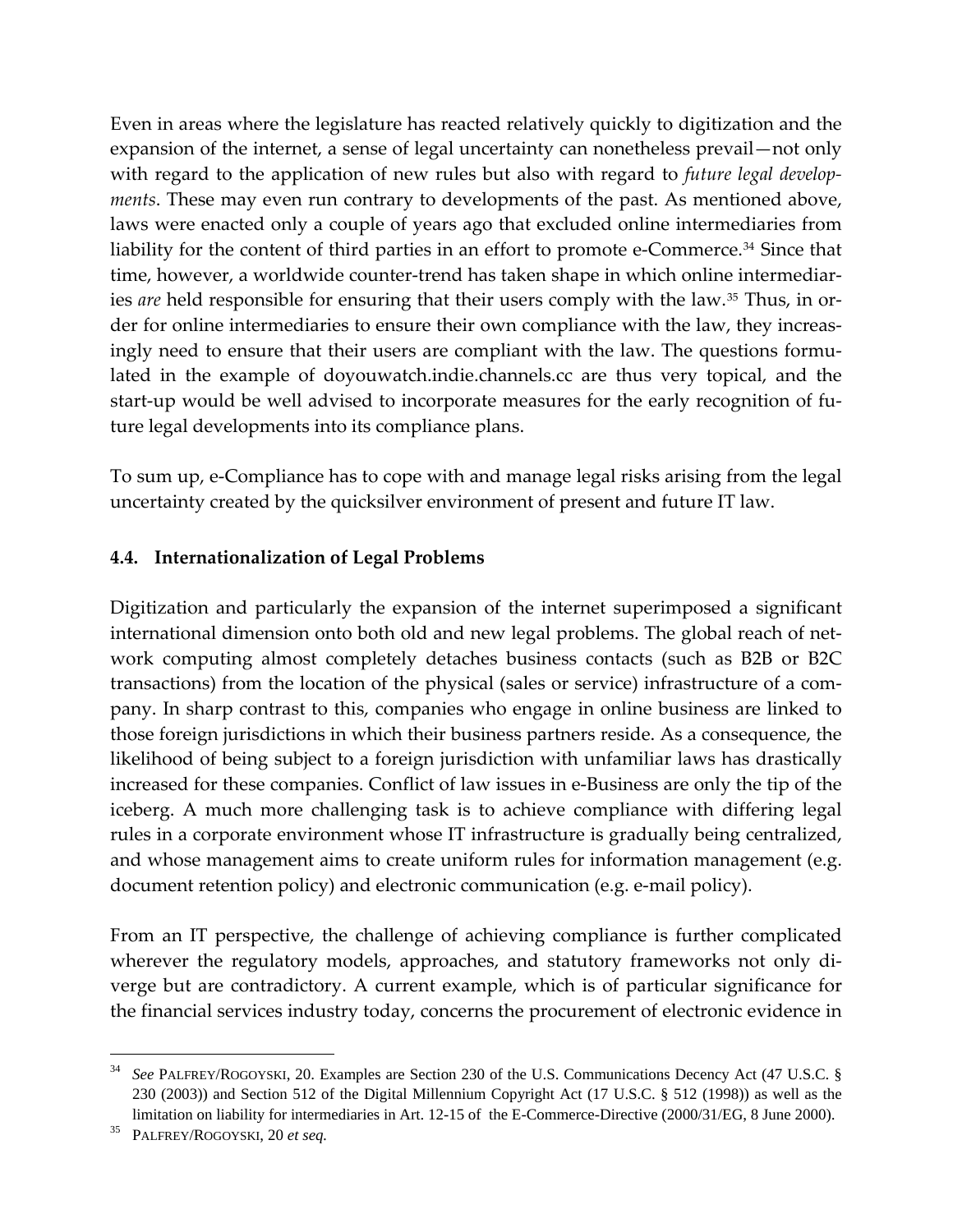civil suits both in Europe as well as in the U.S.: The common view in the U.S. is that e‐ Discovery extends to all relevant electronic records over which a party (e.g., the U.S. subsidiary of a Swiss bank) has "control"—independent of the physical location of the server where data is stored.<sup>[36](#page-13-0)</sup> According to the prevailing European view, this principle stands in direct opposition to the principles of mutual assistance in judicial matters.<sup>[37](#page-13-1)</sup> Under certain circumstances the persons conducting discovery of documents stored in Switzerland may even be punishable for carrying out "prohibited acts for a foreign state" or for performing "economic intelligence service" (Articles 271 and 273 of the Swiss Penal Code).<sup>[38](#page-13-2)</sup>

Additionally, the interconnection of the world through digital networks has given an‐ other push to *extraterritorial jurisdiction*: The relevant sections of the oft‐cited Sarbanes‐ Oxley Act,<sup>[39](#page-13-3)</sup> for instance, also apply to companies whose securities are secondarily listed on a U.S. stock exchange.[40](#page-13-4) Inversely, U.S. jurisdiction in these cases extends to compa‐ nies that are domiciled overseas and (primarily) listed on a foreign stock exchange, re‐ gardless of whether they have business operations in the United States. The E.U. Direc‐ tive on the Protection of Personal Data<sup>[41](#page-13-5)</sup> also has indirect extraterritorial application since the transfer of personal data to countries outside the E.U. that do not have an ade‐ quate level of protection is only permissible under very restricted conditions. (Art. 25 para. 1 and 26 para. 1). As a direct consequence of these rules, the U.S. Department of Commerce issued "Safe Harbor Privacy Principles", which were subsequently approved

<span id="page-13-0"></span>FRCP Rule 34(a) (2006) states that a party to litigation may be ordered to produce any materials subject to discovery (including "electronically stored information") which are in the "possession, custody or control" of that party. That custody over materials is key, irrespective of their physical location (even outside the United States) has long been accepted. *See Elder-Beerman Stores Corp. v. Federated Dept. Stores, Inc.*, 45 F.R.D. 515 (S.D.N.Y. 1968); *Gerling Int'l. Insur. Co. v. Comm'r of Internal Revenue*, 839 F.2d 131, 140 (3d Cir. 1988). The discovery of digital documents or records residing on a computer or other electronic media has been possible under the Federal Rules since at least the 1970 Amendments. *See, e.g., Emerick v. Fenick Industries, Inc.*, 539 F.2d 1379 (C.A. Fla. 1976). The recent 2006 Amendments have explicitly expanded the application of discovery obligations to "electronically stored information." *See* Report to the Judicial Conference Committee on Rules of Practice and Procedure, Appendix C (Sept. 2005), available at http://www. uscourts.gov/rules/Reports/ST09- 2005.pdf. Thus, electronically stored information stored on foreign servers or other media located abroad may be

<span id="page-13-1"></span>subject to production.<br><sup>37</sup> E.g. the Hague Convention of 18 March 1970 on the Taking of Evidence Abroad in Civil or Commercial Matters,

<span id="page-13-2"></span>available at http://www.hcch.net/index\_en.php?act=conventions.text&cid=82.<br>See generally GASSER/THURMAN (forthcoming). With regard to banking law, the authors also discuss the issues concerning e-discovery and Swiss Bank Secrecy (Art. 47 BankG). *See also* the information provided by the SWISS-AMERICAN CHAMBER OF COMMERCE, available at http://www.amcham.ch/switzerland/m\_prohibited\_procedural\_details.htm.

<span id="page-13-3"></span><sup>39</sup> Pub. L. No. 107-204, 116 Stat. 745.

<span id="page-13-4"></span><sup>&</sup>lt;sup>40</sup> See in particular Titles III, IV, VIII (Sec. 806), IX & XI of the Sarbanes-Oxley Act and relevant provisions of the Securities and Exchange Act 1934, 15 U.S.C. 78a *et seq*.

<span id="page-13-5"></span><sup>&</sup>lt;sup>41</sup> Directive 95/46/EC of the European Parliament and of the Council of 24 October 1995 on the protection of individuals with regard to the processing of personal data and on the free movement of such data.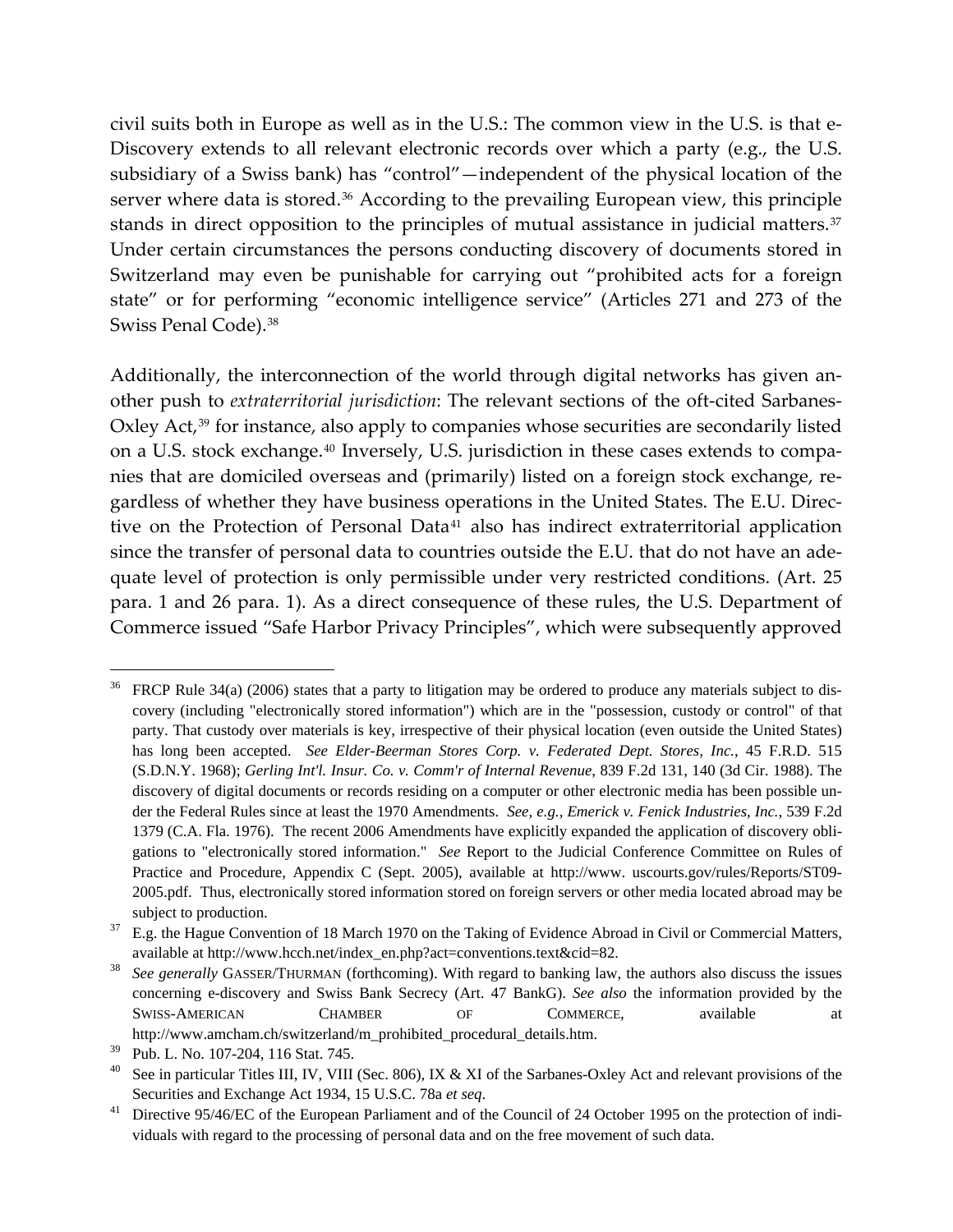by the European Commission.<sup>[42](#page-14-0)</sup> Thus, U.S. companies who wish to receive personal data from E.U.‐based companies must comply with those Principles—effectively subjecting parts of their U.S. operations to E.U. data privacy law.

Yet, e‐Compliance is not only required to align the use of a global medium to local laws but also in some instances must account for divergent *social norms*[43](#page-14-1) as well as *ethical principles*—in the broad sense of "compliance" introduced at the beginning of this arti-cle.<sup>[44](#page-14-2)</sup> This often neglected dimension of e-Compliance surfaced for instance when several U.S. internet businesses landed in the crossfire of criticism due to their operations in China and "compliance" with Chinese law.[45](#page-14-3) Under a great deal of public pressure, hearings were held in Congress and a bill for a "Global Online Freedom Act" was introduced which aims to ensure that U.S. internet businesses operating in countries with repressive regimes do not violate U.S. legal and moral principles with regard to freedom of speech and the right to privacy.<sup>[46](#page-14-4)</sup> The affected businesses are now working to keep their promise to develop a Code of Ethics and are supported in these efforts by a group of academic research centers.<sup>[47](#page-14-5)</sup> In doing so, they hope, according to the opinions of observers, to preempt unfavorable legislation.

#### **4.5. Growing Significance of Soft Law**

Soft law, that is, non-legally binding norms such as international standards, codes of conduct, and best practice models, make up a substantial portion of the totality of norms which are to be observed in e-Compliance. Factors that arguably contributed to this development are the legal uncertainty associated with the dynamization of the law, the accentuated internationalization of legal problems concerning digital communication as well as the highly technical character of legal materials. Soft law concerns the most var-

<span id="page-14-0"></span><sup>&</sup>lt;sup>42</sup> Commission Decision 2000/520/EC of 26 July 2000 pursuant to Directive 95/46/EC of the European Parliament and of the Council on the adequacy of the protection provided by the safe harbour privacy principles and related

<span id="page-14-1"></span>frequently asked questions issued by the US Department of Commerce, C(2000) 2441. 43 Even between Europe and the United States different mentalities prevail, as for example with regard to attitudes towards "political correctness".<br><sup>44</sup> *See* Section 2 *above*.<br><sup>45</sup> *See, e.g.*, THOMPSON, CLIVE: Google's China Problem (and China's Google Problem), The New York Times,

<span id="page-14-2"></span>

<span id="page-14-3"></span>April 23, 2006, available at http://www.nytimes.com/2006/04/23/magazine/23google.html?ei=5090 &en=972002761056363f&ex=1303444800. 46 *See* Global Online Freedom Act of 2006, H.R. 4780, available at

<span id="page-14-4"></span>http://www.govtrack.us/congress/billtext.xpd?bill=h109-4780. The bill has been reintroduced in 2007 as H.R. 275, available at http://www.govtrack.us/congress/billtext.xpd?bill=h110-275.<br><sup>47</sup> Among them is the Research Center for Information Law at the University of St. Gallen (FIR-HSG,

<span id="page-14-5"></span>http://www.fir.unisg.ch), with which the authors of this article are affiliated. *See* PALFREY, JOHN G., Testimony to the U.S. House of Representatives Committee on International Relations, February 15, 2006, available at http://blogs.law.harvard.edu/palfrey/testimony-to-the-us-house-of-representatives-committee-on-internationalrelations/.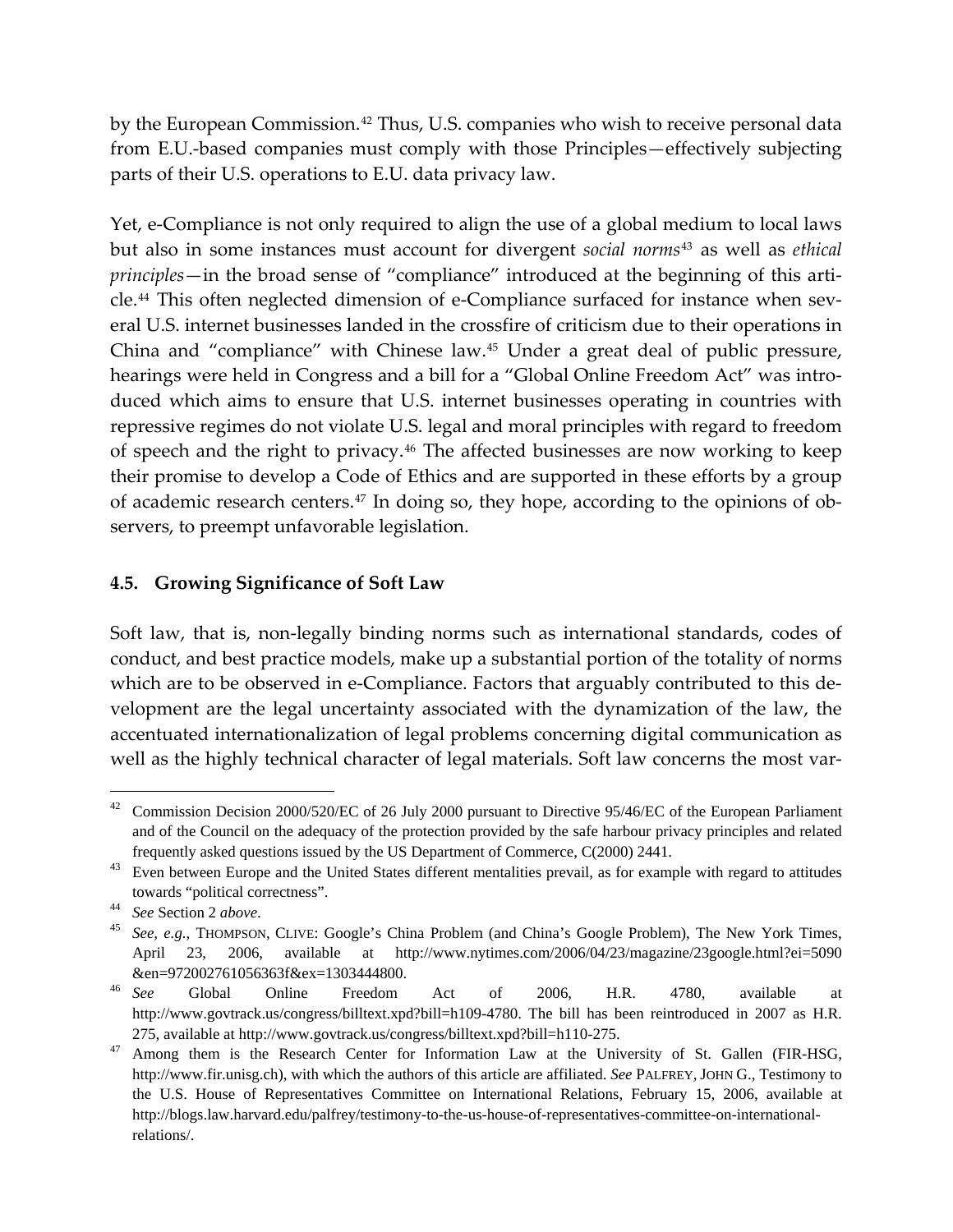ied subjects and all levels of electronic communication, including the physical and logical infrastructure as well as the content layer. The following examples may illustrate the diverse range of soft law instruments relevant to our subject:

- *IT Security:* standards such as BS 7799/ISO 17799 and CobiT, as well as the OECD Guidelines for the Security of Information Systems and Networks<sup>[48](#page-15-0)</sup> and the OECD Guidelines for Cryptography Policy;<sup>[49](#page-15-1)</sup>
- *Data Privacy:* the "Web Privacy Seal" certification offered by TRUSTe<sup>[50](#page-15-2)</sup> as well as the OECD Guidelines on the Protection of Privacy and Transborder Flows of Per‐ sonal Data;<sup>[51](#page-15-3)</sup>
- *Voluntary Content Regulation:* the Codes of Conduct provided by industry organi‐ zations representing access providers, hosting service providers, and search en‐ gines in Germany, France, and the United Kingdom;<sup>[52](#page-15-4)</sup>
- *Records Management:* ISO standard 15489‐1 and its implementations, such as the Swiss standards and guidelines eCH‐0026 and eCH‐0038.[53](#page-15-5)

The relevancy of these heterogeneous normative sources varies according to business models, the geographic area of operations, products and services, etc. of each organiza‐ tion. However, even from these few examples, it is clear that soft law not only plays a role for companies of the dot-com sector: whereas the codes of conduct for internet intermediaries and data privacy norms are of central importance for doyou-watch.indie.channels.cc,<sup>[54](#page-15-6)</sup> the "old economy" company Brilliant Chemicals will be interested in records management and IT security standards in addition to data privacy norms.

# 5. The Challenge in E‐Compliance: Risk Management

E-Compliance particularly concerns the observance of legal and non-legal norms. As with traditional compliance, the following *additional functions* also come into considera‐ tion: the active monitoring of legal, regulatory, technical and market-related develop-

<span id="page-15-0"></span><sup>48</sup> Available at http://www.oecd.org/dataoecd/16/22/15582260.pdf.

<span id="page-15-1"></span><sup>&</sup>lt;sup>49</sup> Available at http://www.oecd.org/document/11/0,2340,en\_2649\_34255\_1814731\_1\_1\_1\_1,00.html.

<span id="page-15-2"></span><sup>50</sup>*See* WEBER, Regulatory Models, 167-169. 51 Available at http://www.oecd.org/document/18/0,2340,en\_2649\_34255\_1815186\_1\_1\_1\_1,00.html.

<span id="page-15-4"></span><span id="page-15-3"></span><sup>52</sup> UK: Internet Watch Foundation (http://www.iwf.org.uk); Germany: Verein Freiwillige Selbstkontrolle Multimedia-Diensteanbieter e.V. (http://www.fsm.de); France: Association des Fournisseurs d'Accès et de Services Internet (http://www.afa-france.com). On the benefits and drawbacks of such approaches, see WEBER,

<span id="page-15-5"></span>Regulatory Models, 195-202. 53 All available at http://www.ech.ch.

<span id="page-15-6"></span><sup>54</sup> *See* n. 52 above.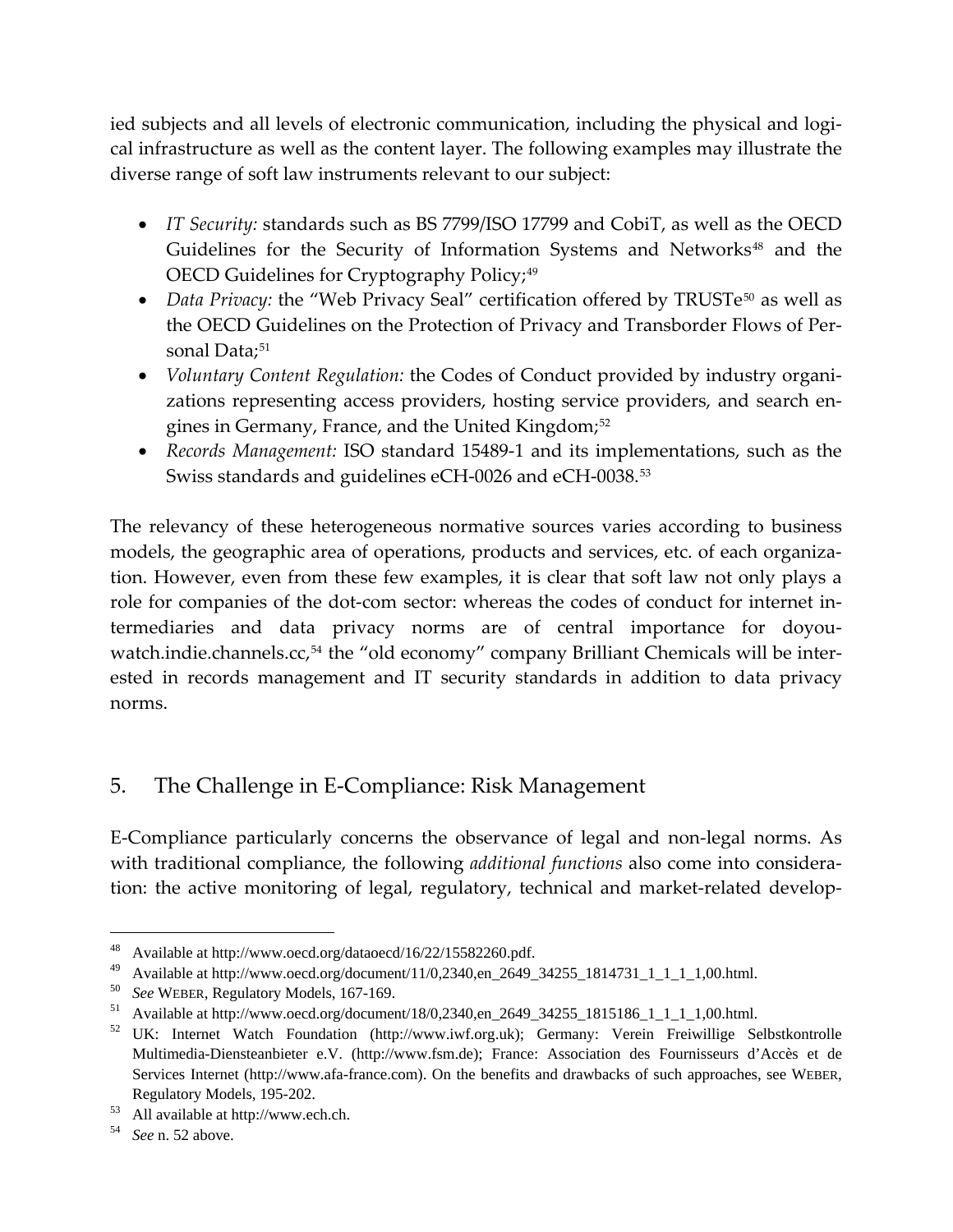ments; support of management in issuing internal guidelines and instructions (e.g. e‐ mail policy); participation in the development of industry standards and best practice rules; education of employees; preparation of suggestions for organizational measures; provision of legal advice in the event of concrete inquiries, etc.

With regard to e-Compliance, the common denominator in the fulfillment of these responsibilities consists of the *management of risks at the intersection of law, technology, and the market*. This focus on risk management is not new: due to many different factors, compliance today is generally understood to be an element of risk management.<sup>[55](#page-16-0)</sup> Among the drivers of this development are the minimum capital requirements pro‐ posed by the Basel Committee on Banking Supervision (Basel II), which also contem‐ plate operational risks—particularly legal risks.<sup>[56](#page-16-1)</sup> By nature, Basel II is directed at banks, but the accord also influences the loan policies of banks insofar as they have to assign lower credit ratings to companies that have not developed sufficient measures for the management of operational risks.<sup>[57](#page-16-2)</sup> Furthermore, it has generally become accepted that legal problems and even legal violations within a company can never be completely avoided, but are rather part of the general risk of doing business. Hence the opinion has emerged that the rational handling of such risks is part of good corporate governance.<sup>[58](#page-16-3)</sup>

What does a rational handling of risks mean exactly? The first step in risk management involves the identification of relevant risks and (where possible) their quantitative evaluation.<sup>[59](#page-16-4)</sup> For this reason, conditions under which risks may emerge must be analyzed and their probability as well as damage potential evaluated. As a result, measures aimed at minimizing risk may be outlined, prioritized, and subsequently imple‐ mented.<sup>[60](#page-16-5)</sup>

If compliance issues are (at least partly) regarded as legal risks and one attempts to han‐ dle them applying the methods of risk management, two important practical issues emerge: First, in terms of personnel: To identify and evaluate legal risks, a great deal of theoretical and practical legal knowledge is required, which calls for the involvement of (in‐house or outside) counsel. However, too often legal personnel lack the necessary tools, particularly quantitative methodology.<sup>61</sup> In addition, the acceptance of risks is for-

<span id="page-16-1"></span><span id="page-16-0"></span><sup>55</sup>*See, e.g.,* MARTIN/MANLEY, 12. 56 *See generally* CHORAFAS, 49 *et seq.* What sort of legal risks the Basel II Accord actually covers is disputed. One

<span id="page-16-3"></span>

<span id="page-16-2"></span>key issue in this context is the possibility of quantifying legal risks.<br>
<sup>57</sup> See BARTELS, 48.<br>
<sup>58</sup> See, as to risk management in general, DREW/KENDRICK.<br>
<sup>58</sup> See, e.g., the Inventory of Risk Management/Risk Assessment

<span id="page-16-6"></span>

<span id="page-16-5"></span><span id="page-16-4"></span>Information Security Agency ENISA at http://www.enisa.europa.eu/rmra/rm\_process\_02.html.<br>
<sup>60</sup> See, for example, the risk management framework proposed by WEBER, Risk Management, 472.<br>
<sup>61</sup> This is particularly a problem i precludes students from gaining skills in quantitative methodology before going to law school.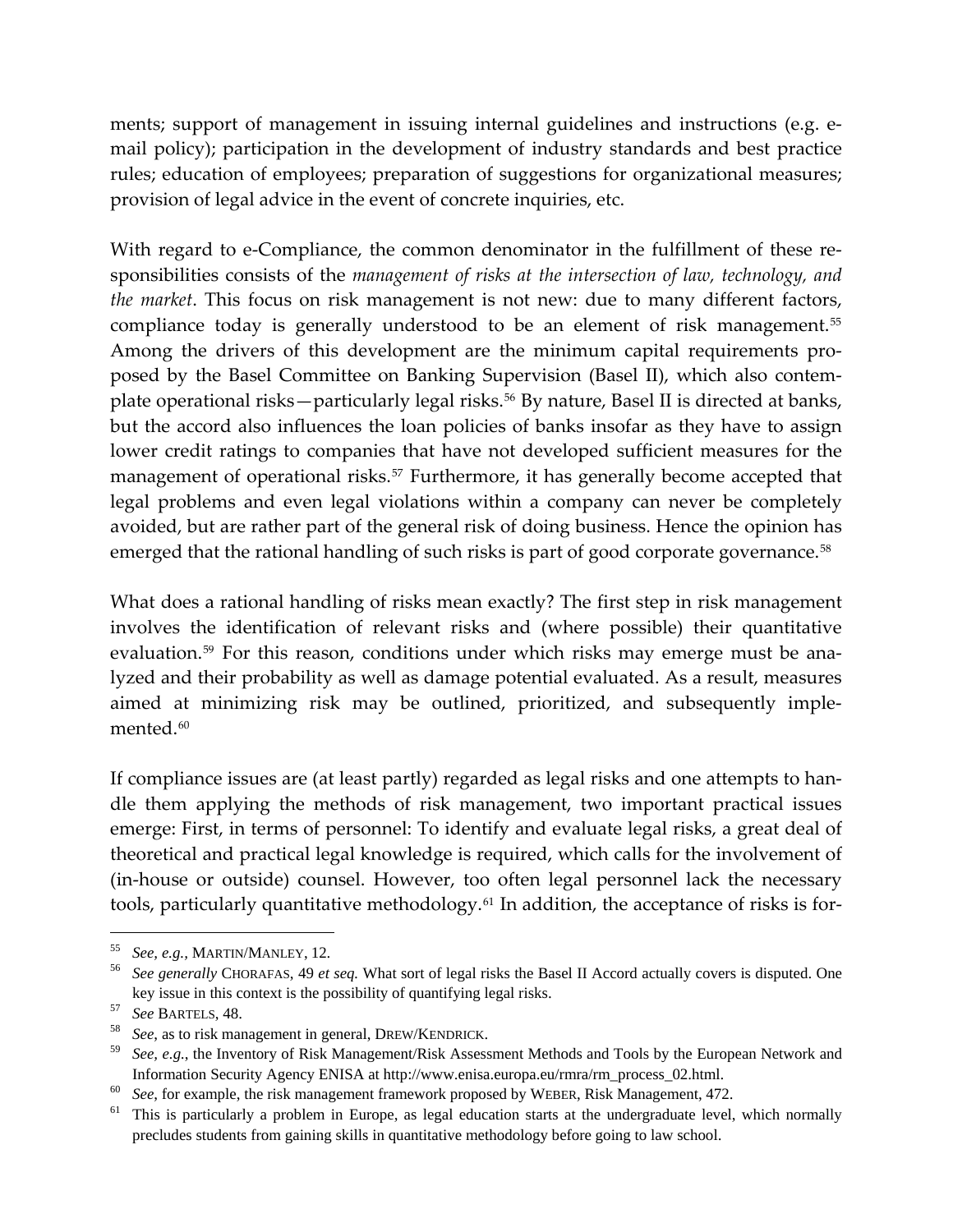eign to lawyerly thinking, which is aimed at eliminating risks and can lead to risk aver‐ sion. This mind‐set can in turn manifest itself as a lack of acceptance of risk management approaches. The second issue concerns information, or more specifically quantitative data that are indispensable for a reliable risk assessment<sup>[62](#page-17-0)</sup>: Court cases that represent a certain type of compliance risk are rare and generally poorly comparable with one an‐ other.

These general difficulties in handling risks are accentuated by a few *particularities* of the subject matter of e-Compliance. One is the rapid pace of technological change mentioned in Section 4.3 which leads to a dynamization of the law and in particular to less foreseeability of future legal developments. For this reason, it becomes more difficult, if not impossible, to quantify legal risks: Whereas companies have a wealth of experience upon which to base their risk assessments within "traditional" compliance risk areas,<sup>[63](#page-17-1)</sup> such precedents are lacking with regard to the sort of risks that are the subject of e-Compliance.<sup>[64](#page-17-2)</sup> These particularities are to be taken into account on the organizational level, as will be argued in the following Section.

# 6. Practical Guidelines for the Management of E‐Compliance Activities

As a matter of course, management must adapt the responsibilities and tasks as well as the organizational structure of the company to the changing conditions of the contem‐ porary business environment. This is no less true with regard to the paradigmatic shift from a paper‐based to a digitally networked ecosystem of corporate information. The following considerations may offer some guidelines on this subject.

<span id="page-17-0"></span><sup>62</sup> *See, e.g.*, CHORAFAS, 37: "all types of analytical treatment of quantification are 80% data problem and only 20%

<span id="page-17-1"></span>mathematical problem."<br><sup>63</sup> Within the financial industry, for instance, available data may be sufficient for a reliable quantification of legal risks that arise, say, from bad advice on the part of an account manager vis-à-vis a client, or from the faulty design of financial products. The same applies to risks connected with high government regulation, for example in the financial, pharmaceutical or commercial aviation sectors.<br><sup>64</sup> Example 1: Before paper documents are scanned and destroyed, one has to evaluate, among other risks, those of

<span id="page-17-2"></span>evidentiary loss in a future lawsuit (for example because the authenticity of a particular signature cannot be proven). Not only is there no precedent here, but it is extremely difficult to predict how a court will react, not least because it depends on the attitude of the individual judge toward new technologies (*see* GAS-SER/HÄUSERMANN, 311).

Example 2: If and to what extent online intermediaries expose themselves to liability for copyright infringements on the part of their users is not even certain in the U.S., where there is a relatively rich body of case-law dealing with digital copyright. (*see* PALFREY, JOHN G., [Making a Market Emerge out of Digital Copyright Uncertainty,](http://blogs.law.harvard.edu/palfrey/2006/10/11/making-a-market-emerge-out-of-digital-copyright-uncertainty/) available at http://blogs.law.harvard.edu/palfrey/2006/10/11/).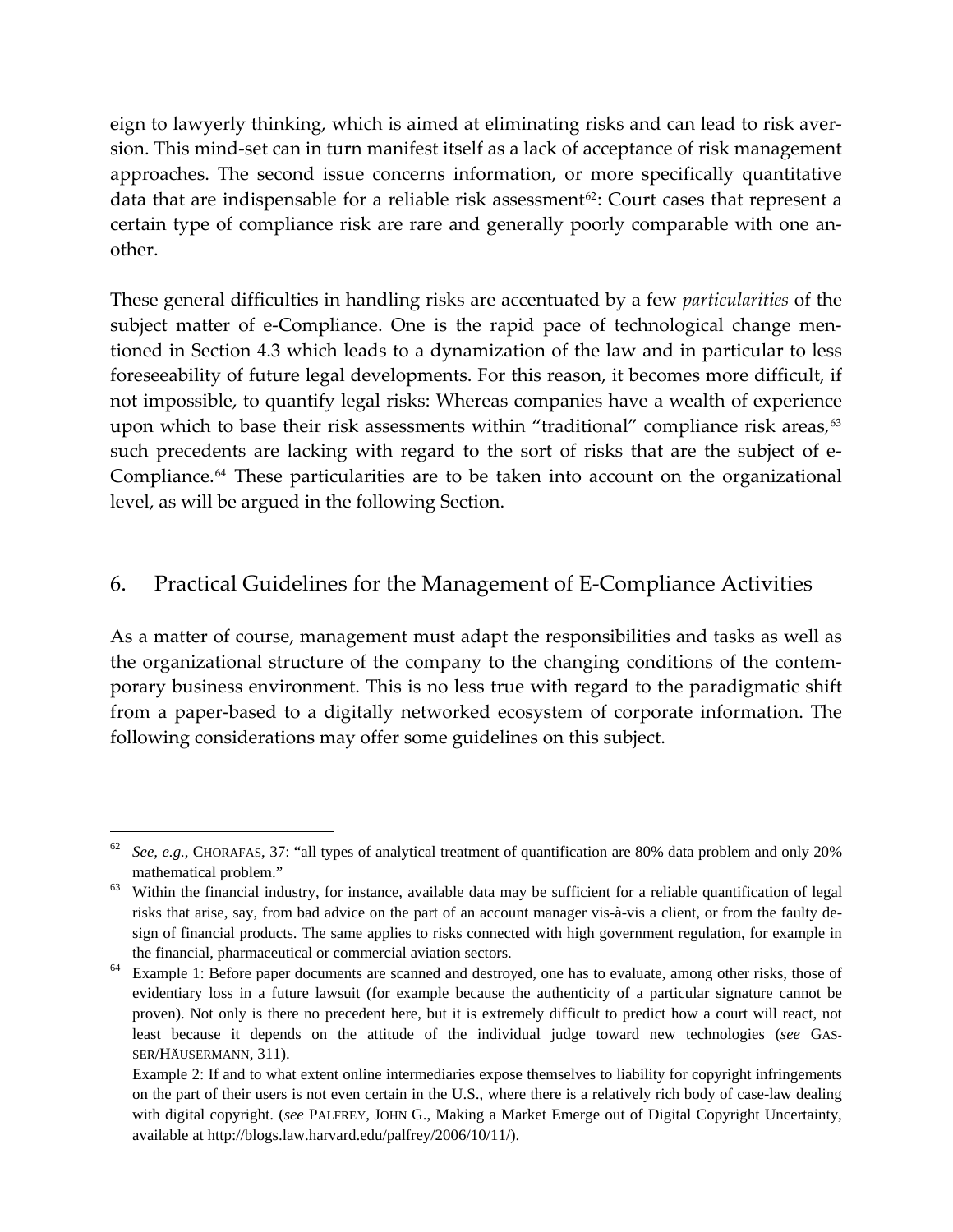#### **6.1. Master the Interplay of IT and Law**

As has been established above, e‐Compliance is just as much a technical endeavor as a legal one.<sup>[65](#page-18-0)</sup> Successful e-Compliance therefore presupposes a great deal of interdisciplinary knowledge between IT and law. Accordingly, close and formalized cooperation between the compliance and IT departments is imperative for good corporate govern-ance.<sup>[66](#page-18-1)</sup> The communication between IT-personnel and lawyers is not always easy in light of the differing mind‐sets and working styles; but it is nonetheless unavoidable for the identification and evaluation of risks at the intersection of law and technology. $67$ 

#### **6.2. Recognize Changes in Due Time**

As has been developed above, e-Compliance is characterized to a large extent by technological progress, which in turn creates the need for constant adjustment on the part of the legal system.<sup>[68](#page-18-3)</sup> As a result, the legal environment for information technology evolves in a similar—and very dynamic—manner to technology itself. Corporations that fail to identify legal developments early enough may well risk the invalidation of their entire business model, as for example the *Grokster* case demonstrates.<sup>[69](#page-18-4)</sup> Therefore, it can be imperative for an organization's survival to continually and systematically investigate signals within the political and legal system that herald potential, business-relevant change.<sup>[70](#page-18-5)</sup> This can be done, for instance, through the formation of an interdisciplinary<sup>[71](#page-18-6)</sup> think tank or through close cooperation with existing institutions. Such an early warn‐

- <span id="page-18-3"></span>
- <span id="page-18-5"></span><span id="page-18-4"></span>

<span id="page-18-1"></span><span id="page-18-0"></span><sup>&</sup>lt;sup>65</sup> See the latter part of Section 4.2 above.<br><sup>66</sup> Additionally, the separation between legal services and the compliance department should be reconsidered, unless the legal department is exclusively responsible for handling litigation. Yet, even in this scenario, continuous contact between Legal and Compliance is unavoidable so that the latter may be supplied with relevant mate-

<span id="page-18-2"></span>rial for risk assessment.<br>
<sup>67</sup> See Section 5 above.<br>
<sup>68</sup> See Section 4.3 above.<br>
<sup>69</sup> See n. 33 above.<br>
<sup>70</sup> The doctrine of Technological Early Recognition (for a terminological discussion *see* HOLTMANNSPÖT-TER/ZWECK, 68), which stems from the field of strategic management, offers useful insights for the legal field: Academic literature defines Technological Early Recognition as "the systematic observance and recognition of new technologies…which often announce themselves in the form of 'weak signals'" (trans.). Thus, it does not concern forecasts but rather "entrepreneurial looking-ahead", that is, the early identification of opportunities. In practice, Technological Early Recognition is primarily carried out on the corporate level as part of strategic Research and Development management. The organizational options are diverse; for instance, technological early recognition can be handled by an independent unit which is connected through an internal network of up to a hundred scouts or informants of all hierarchical levels. It is not unusual for these networks to also include research institutes, professional associations, standardization committees and the like. For more on this subject, *see*

<span id="page-18-6"></span>REGER, 304 *et seq*.<br><sup>71</sup> This proposition is derived directly from the St. Gallen approach to information law, that is, the evaluation of informational phenomena through a lens composed of the intersection of law, technology, business, and politics. *See* GASSER, Information Law, 12 *et seq.*; BURKERT, 76 *et seq*.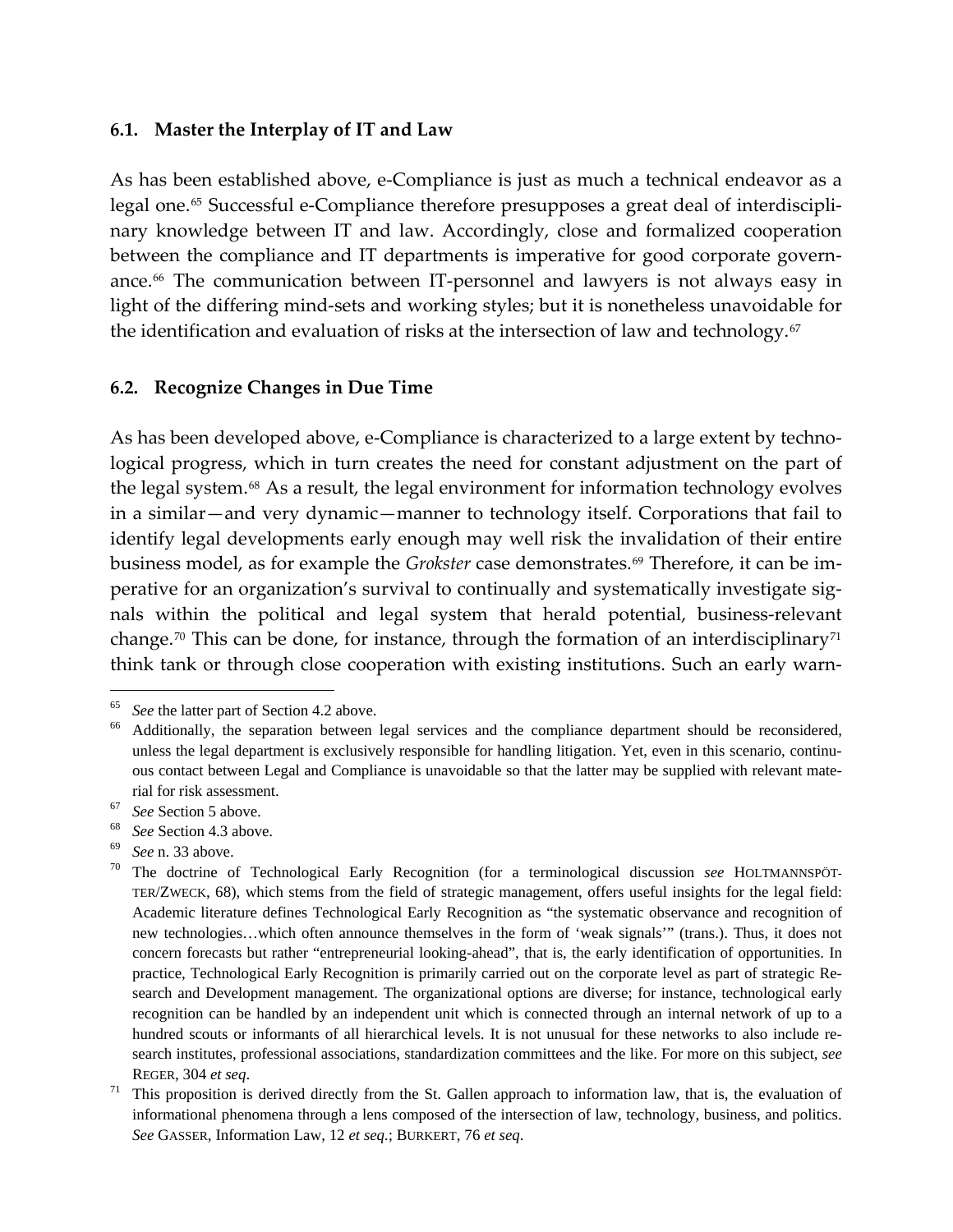ing system is imperative for dot-com businesses. Still, the anticipation of legal developments can be of strategic importance for traditional sectors such as finance as well.

#### **6.3. Adopt a Global Perspective**

Due to the international character of the subject of e-Compliance, $72$  it is essential that the personnel who deal with issues of e‐Compliance adopt a global perspective. Thus, for instance, it is not enough for a global company to have a compliance department in each one of its local subsidiaries if the local compliance officers are not enabled and encour‐ aged to exchange information and to discuss issues with their peers from other countries and the group headquarters. In this sense—as with traditional compliance—wellfounded knowledge of the law of relevant jurisdictions must be developed since this action is a prerequisite for identifying and actively managing potential conflict zones which arise from the tension between global infrastructure and local law.<sup>[73](#page-19-1)</sup> The required global perspective, however, also includes the construction of "soft" knowledge since culture-specific social norms must likewise be considered.<sup>[74](#page-19-2)</sup> For these reasons, management must ensure that information flows continuously among the often geographically separated compliance departments of a large corporation. In practice, such knowledge will be supplied by the involvement of external consultants or the formation of advisory boards.

#### **6.4. Strengthen Intraorganizational Cooperation**

As we have seen above, increased company‐wide collaboration is key in the field of e‐ Compliance.[75](#page-19-3) On the one hand, collaboration is required in the sense of building "communities of knowledge" in order to handle appropriately the highly complex prob‐ lems in the field of e-Compliance—which are in part industry-specific,<sup>[76](#page-19-4)</sup> in part intersectoral, $\frac{77}{2}$  $\frac{77}{2}$  $\frac{77}{2}$  but almost never company-specific. On the other hand, perhaps even more im-

<span id="page-19-1"></span>

<span id="page-19-2"></span>

<span id="page-19-4"></span><span id="page-19-3"></span>

<span id="page-19-0"></span><sup>&</sup>lt;sup>72</sup> See Section 4.4 above.<br><sup>73</sup> See first paragraph of Section 4.4 above.<br><sup>74</sup> See accompanying text to n. 43 above.<br><sup>75</sup> See Section 6.3 above.<br><sup>75</sup> New sector-specific problems emerge where sector-specific legislation applicable. For example, Swiss bank client confidentiality (Article 47 of the Federal Law on Banks and Savings Banks) also applies to e-mail communications, which are particularly susceptible to breaches of confidence: a U.S. court order compelling discovery can refer to e-mails or other electronic information that is stored in Switzerland and—according to Swiss law—subject to bank client confidentiality.

Generally, one might assume that most new legal issues will crop up within highly regulated industries (e.g. financial services, pharmaceuticals). After all, the existence of a regulatory agency in these sectors increases the

<span id="page-19-5"></span>likelihood that problems and legal uncertainties of that kind are tackled rather quickly and resolved competently.<br><sup>77</sup> Some important examples are the preservation of electronic data, international data privacy, or consum tion in e-commerce.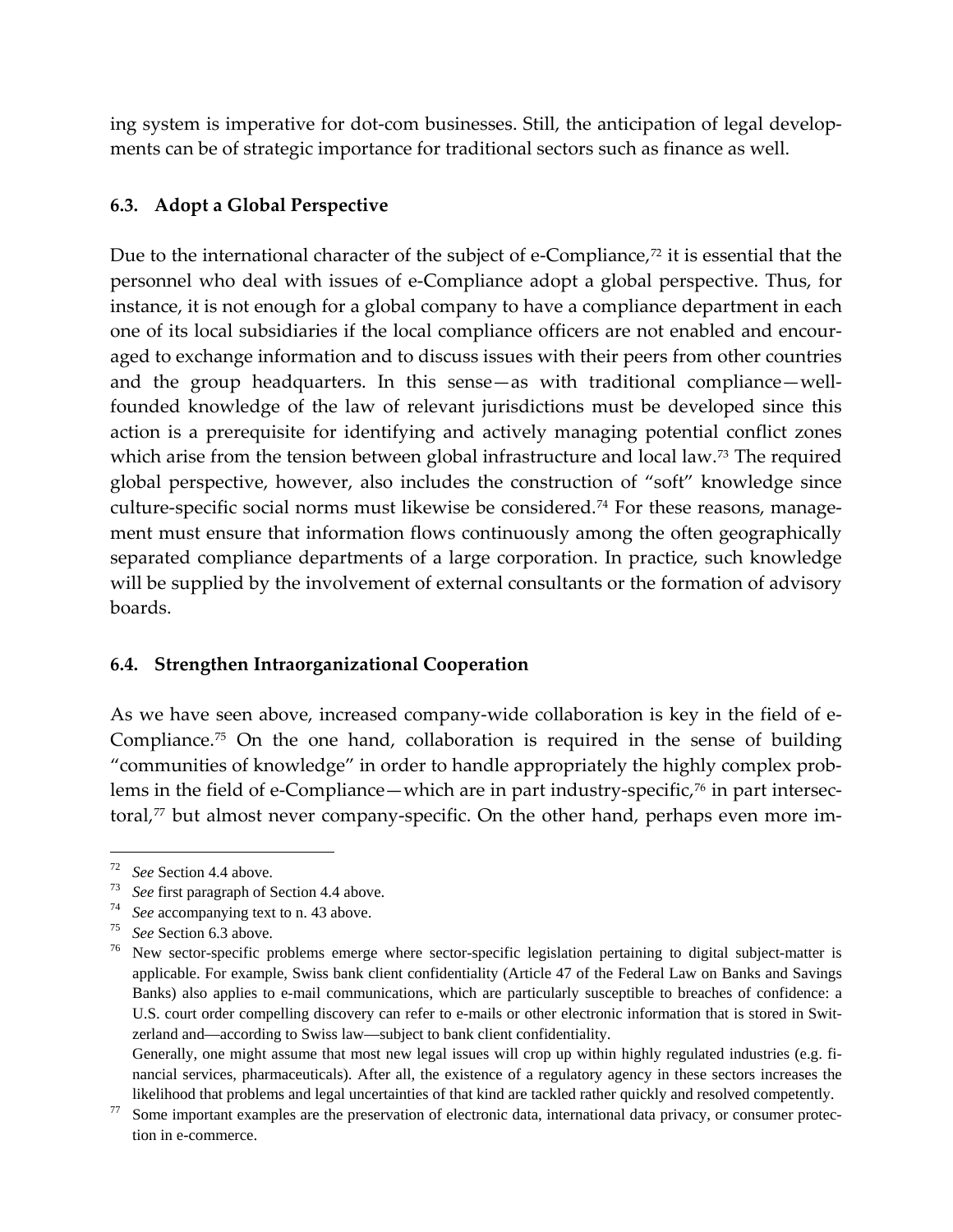portantly, the increased significance of (mostly industry-driven) soft law<sup>[78](#page-20-0)</sup> demands the increased readiness of industry players to participate in the composition of that soft law. In this respect, not only collaboration between companies is essential, but also the de‐ velopment of new forms of public-private partnership.<sup>[79](#page-20-1)</sup>

In addition to these forms of institutional collaboration, also the *informal exchange of ex‐ periences* across corporate boundaries must not be neglected: For the very reason that e-Compliance issues are afflicted with new and considerable legal uncertainty, every single case represents a "reality check" with regard to existing measures whose viability can generally only be assessed on the basis of theoretical considerations at the time of adoption.

# 7. Conclusion

Through significant efforts, the legal system has adjusted to the changes in the informa‐ tion and communications technology of daily corporate life—changes at the intersection of the market, technology, and law. Organizations must make adjustments on their part as well in order to deal with the consequences resulting from these changes in the legal system. The observation that led to this essay was that these adjustments represent a greater challenge than the already decreasing entropy surrounding concepts such as "ecommerce law" or "cyberlaw" would suggest. Our initial foray into the concept, charac‐ teristics, responsibilities and organizational guiding principles of e‐Compliance con‐ firms this observation.

E‐Compliance, as discussed in this article, is confronted with the phenomenon of a close interconnection between law and technology, a prominent dynamization of the law, massive internationalization of issues and legal problems, as well as a strong increase in the significance of soft law. These characteristics, which in part may also apply to tradi‐ tional areas of compliance such as financial market regulation, call in their interplay for the further development of compliance concepts as well as adaptation of the affected aspects of corporate organization. Due to the increasing amalgamation of corporate or‐ ganizational nexus and ICT, the symbiotic relations between traditional compliance and e‐Compliance will be increasingly amplified. The view that e‐Compliance represents merely a single risk area among the many of compliance is therefore outdated in our opinion. E‐Compliance is actually a multidimensional and multidisciplinary task, al‐ though there are certainly areas of law that are particularly affected by digitization (or

<span id="page-20-1"></span><span id="page-20-0"></span><sup>&</sup>lt;sup>78</sup> *See* Section 4.5 above.<br><sup>79</sup> *See, e.g.* WEBER, Risk Management, 476, on the subject of risk management concerning IT infrastructure.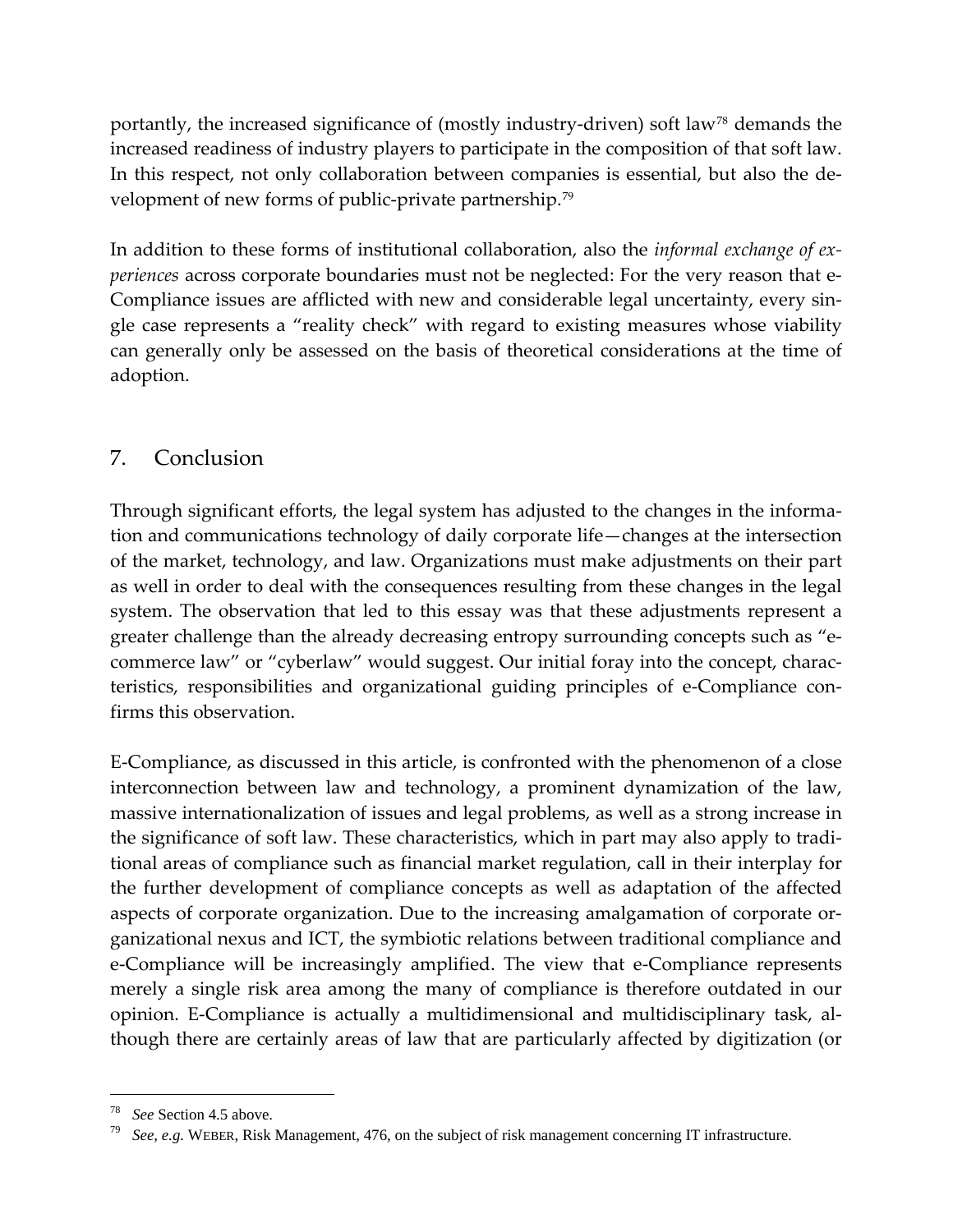also which particularly impact digitization)<sup>[80](#page-21-0)</sup> and therefore are of particular importance for the field of e‐Compliance.

Thus, in conclusion, the authors do not posit a special "e-Sphere" within or without existing compliance departments. Rather, we argue for an *integrated and comprehensive com‐ pliance concept* that appropriately makes allowance for the structural and substantive peculiarities of e‐Compliance as outlined in this essay and stays abreast with the pace of digitization.

<span id="page-21-0"></span><sup>80</sup> *See* Section 3.2 above.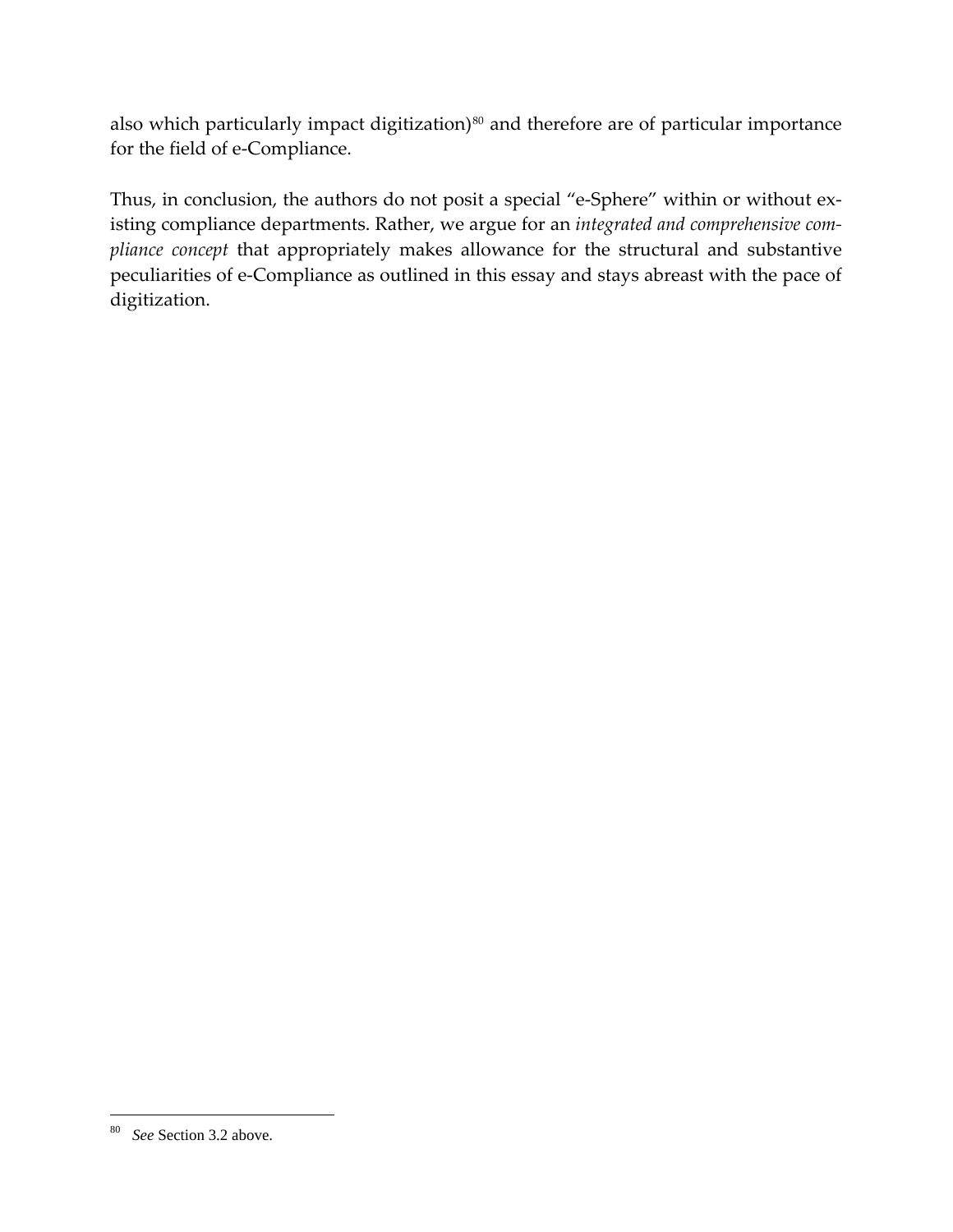# References

BARTELS, JOACHIM C.: Basel II and the Survival of the SME: Are Lenders and Borrowers Ready to Comply with Basel II?, Business Credit, Nov/Dec 2002, Vol. 104 Issue 10, 48.

BURKERT, HERBERT: The Information Law Approach: An Exemplification, in: Gasser, Urs (Ed.), Information Quality Regulation: Foundations, Perspectives, and Applications, Ba‐ den‐Baden 2004, 75‐90.

CHORAFAS, DIMITRIS N.: Operational Risk Control with Basel II, Oxford et al. 2004.

CHRISTENSEN, CLAYTON M.: The Innovator's Dilemma: When New Technologies Cause Great Firms to Fail, Boston 2003.

DREW, STEPHEN A.W./KENDRICK, TERRY: Risk management: The five pillars of corporate governance, Journal of General Management, Vol. 31 No. 2 Winter 2005, 19.

GASSER, URS (E‐Commerce): E‐Commerce: Innovation im (Vertrags‐)Recht?, Schweizerische Juristen‐Zeitung (SJZ) 2001, 386‐391.

GASSER, URS (Information Law): What is Information Law – and what could it be?, in: Gasser, Urs (Hrs./Ed.), Informationsrecht in "e"-Umgebungen – Information Law in eEnvironments, Baden‐Baden 2004, 7‐24.

GASSER, URS (Search Engines): Regulation of Search Engines: Taking Stock and Looking Ahead, 9 Yale Journal of Law & Technology 124 (2006).

GASSER, URS/ERNST, SILKE: From Shakespeare to DJ Danger Mouse: A Quick Look at Copyright and User Creativity in the Digital Age, Berkman Center Research Publication No. 2006‐05, available at http://ssrn.com/abstract=909223.

GASSER, URS/HÄUSERMANN, DANIEL MARKUS: Beweisrechtliche Hindernisse bei der Digitalisierung von Unternehmensinformationen, Aktuelle Juristische Praxis (AJP) 2006, 305‐316.

GASSER, URS/PALFREY, JOHN G.: Catch‐as‐Catch‐Can: A Case Note On Grokster, available at http://ssrn.com/abstract=869030.

GASSER, URS/THURMAN, JAMES M.: E‐Discovery: Wichtige Neuerungen im amerikanischen Prozessrecht (forthcoming).

GIBLIN, CHRISTOPHER/LIU, ALICE Y./MÜLLER, SAMUEL/PFITZMANN, BIRGIT/ZHOU, XIN: Regulations Expressed As Logical Models (REALM), in: Moens, M.‐F./Spyns, P. (eds.), Proceedings of the 18th Annual Conference on Legal Knowledge and Information Systems (JURIX 2005), Amsterdam 2005, 37‐48, available at [http://www.zurich.ibm.com/security/publications/2005/GiLiMuPfZh05aREALM](http://www.zurich.ibm.com/security/publications/2005/GiLiMuPfZh05aREALM-JURIX.pdf.)‐ [JURIX.pdf.](http://www.zurich.ibm.com/security/publications/2005/GiLiMuPfZh05aREALM-JURIX.pdf.)